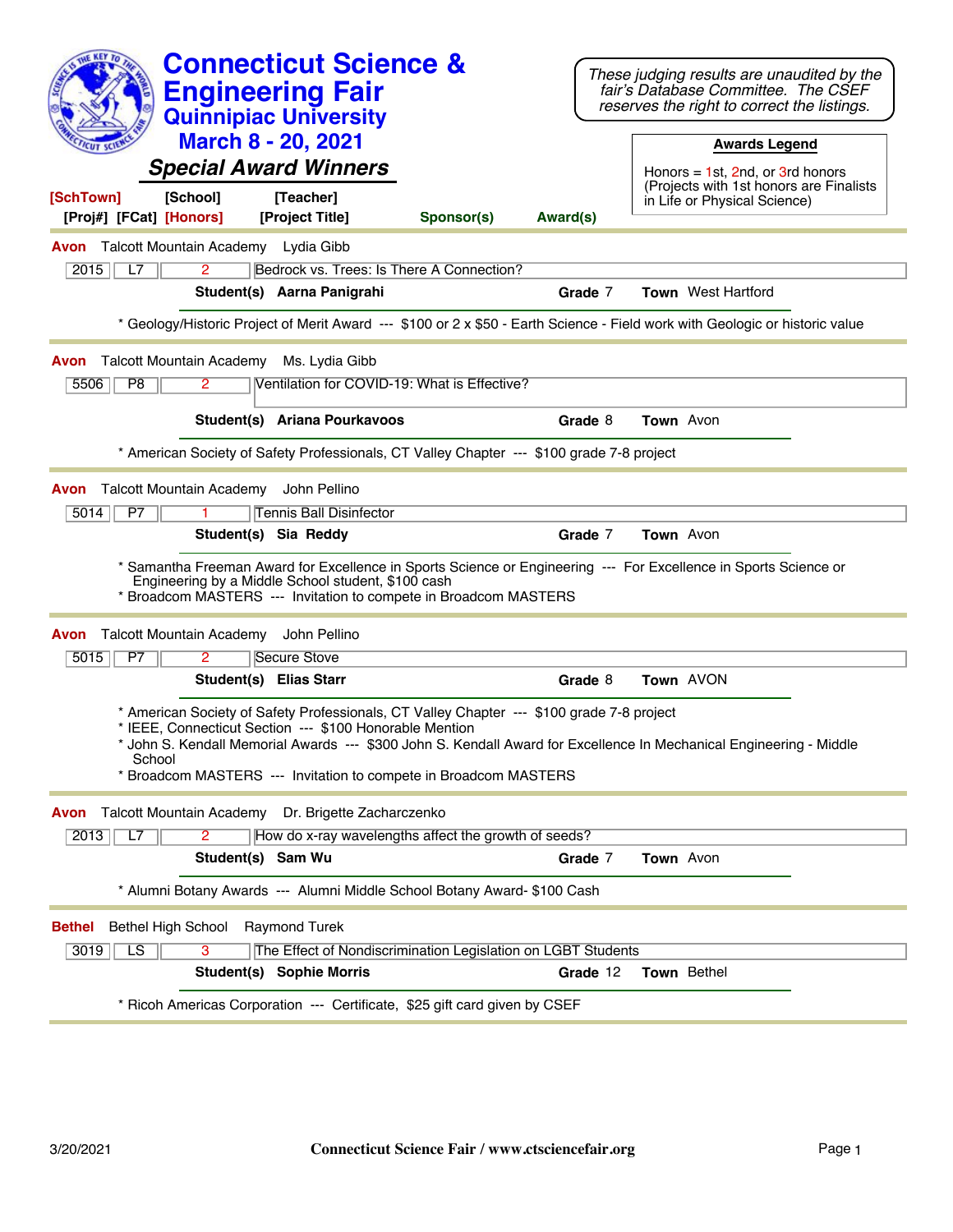| [SchTown]         |                        | [School]<br>[Proj#] [FCat] [Honors]                             | [Teacher]<br>[Project Title]                                                     | Sponsor(s)      | Award(s)                                                                                                                                                                                                                                                                                                                                                   |                    |  |
|-------------------|------------------------|-----------------------------------------------------------------|----------------------------------------------------------------------------------|-----------------|------------------------------------------------------------------------------------------------------------------------------------------------------------------------------------------------------------------------------------------------------------------------------------------------------------------------------------------------------------|--------------------|--|
|                   |                        | <b>Bozrah</b> Fields Memorial School Evelyn Brown               |                                                                                  |                 |                                                                                                                                                                                                                                                                                                                                                            |                    |  |
| 2504              | L8                     | 1                                                               |                                                                                  |                 | Does personality type correlate to types of emotional responses to the Covid-19 pandemic?                                                                                                                                                                                                                                                                  |                    |  |
|                   |                        |                                                                 | Student(s) Kali Kapilotis                                                        |                 | Grade 8                                                                                                                                                                                                                                                                                                                                                    | Town Bozrah        |  |
|                   |                        |                                                                 |                                                                                  |                 |                                                                                                                                                                                                                                                                                                                                                            |                    |  |
|                   |                        |                                                                 |                                                                                  |                 | * American Psychological Association --- Certificate, \$25 gift card given by CSEF                                                                                                                                                                                                                                                                         |                    |  |
|                   |                        | <b>Bozrah</b> Fields Memorial School Evelyn Brown               |                                                                                  |                 |                                                                                                                                                                                                                                                                                                                                                            |                    |  |
| 2004              | L7                     | 2                                                               |                                                                                  |                 | How efficient is aquaponics compared to traditional soil-based farming?                                                                                                                                                                                                                                                                                    |                    |  |
|                   |                        |                                                                 | Student(s) Sarah Martin                                                          |                 | Grade 7                                                                                                                                                                                                                                                                                                                                                    | <b>Town</b> Bozrah |  |
|                   |                        |                                                                 | * American Meteorological Society --- Certificate & \$25 gift card given by CSEF |                 | * U.S. Agency for International Development (USAID) --- Certificate and \$25 gift card given by CSEF<br>* National Center for Inquiry Learning --- Danielle & Maggie Award for Imagination - MS \$100                                                                                                                                                      |                    |  |
| <b>Bozrah</b>     |                        | Fields Memorial School Mrs. Brown                               |                                                                                  |                 |                                                                                                                                                                                                                                                                                                                                                            |                    |  |
| 5007              | P7                     |                                                                 | <b>Electrical Testing Board For Energy Consumption</b>                           |                 |                                                                                                                                                                                                                                                                                                                                                            |                    |  |
|                   |                        |                                                                 | Student(s) Andrew Pagnotta                                                       |                 | Grade 7                                                                                                                                                                                                                                                                                                                                                    | Town Bozrah        |  |
|                   |                        | * MIT Club of Hartford K-12 Initiative<br>Plaque- Middle School | research, middle school, \$100 cash award                                        |                 | C/O Leon Kaatz; 111 Oak Street; Hartford, CT 06106 --- For excellence in science & technology of energy related<br>* Susan Lessoff Award for Excellence In Chemistry --- Susan Lessoff Excellence In Chemstry Award -\$100 Cash and<br>* Frank J. Link Family Award for Energy Related Research --- Frank J. Link Award for Energy Related Research - \$50 |                    |  |
| <b>Bridgeport</b> |                        |                                                                 | Bridgeport Regional Aquaculture Center Mr. Kirk Shadle                           |                 |                                                                                                                                                                                                                                                                                                                                                            |                    |  |
| 3024              | LS                     | 1.                                                              |                                                                                  |                 | Developing an Adhesive Constructed from a Maize starch-based matrix Mixed with Chondrus crispus<br>Carrageenan and Determining the Biodegradability of the Adhesive                                                                                                                                                                                        |                    |  |
|                   |                        |                                                                 | <b>Student(s) Matthew Duffy</b>                                                  |                 | Grade 12                                                                                                                                                                                                                                                                                                                                                   | Town Fairfield     |  |
|                   |                        |                                                                 |                                                                                  |                 | * U.S. Agency for International Development (USAID) --- Certificate and \$25 gift card given by CSEF                                                                                                                                                                                                                                                       |                    |  |
|                   |                        |                                                                 | Bridgeport Bridgeport Regional Aquaculture Center Kirk Shadle                    |                 |                                                                                                                                                                                                                                                                                                                                                            |                    |  |
| 3089              | $\overline{\text{LS}}$ | 2                                                               | Amylase Hydrolysis                                                               |                 | Determining the Efficacy of Zingiber Officinale to Promote the Degradation of Bioplastics Through                                                                                                                                                                                                                                                          |                    |  |
|                   |                        |                                                                 | Student(s) Sienna Matregrano                                                     |                 | Grade 12                                                                                                                                                                                                                                                                                                                                                   | Town Fairfield     |  |
|                   |                        |                                                                 |                                                                                  |                 | * GENIUS Olympiad --- GENIUS Olympiad Competition for HS Environmental, Energy, Ecology, or Biodiversity Project                                                                                                                                                                                                                                           |                    |  |
| <b>Bridgeport</b> |                        |                                                                 | <b>Bridgeport Regional Aquaculture Center</b>                                    | Mr. Kirk Shadle |                                                                                                                                                                                                                                                                                                                                                            |                    |  |
| 3052              | LS                     |                                                                 | of Target Training.                                                              |                 | The Social Interactions and Learning Abilities Between Dogfish, Observed Using Two Different Methods                                                                                                                                                                                                                                                       |                    |  |
|                   |                        |                                                                 | Student(s) Clayton Nyiri                                                         |                 | Grade 12                                                                                                                                                                                                                                                                                                                                                   | Town Fairfield     |  |
|                   |                        |                                                                 |                                                                                  |                 | * American Psychological Association --- Certificate, \$25 gift card given by CSEF                                                                                                                                                                                                                                                                         |                    |  |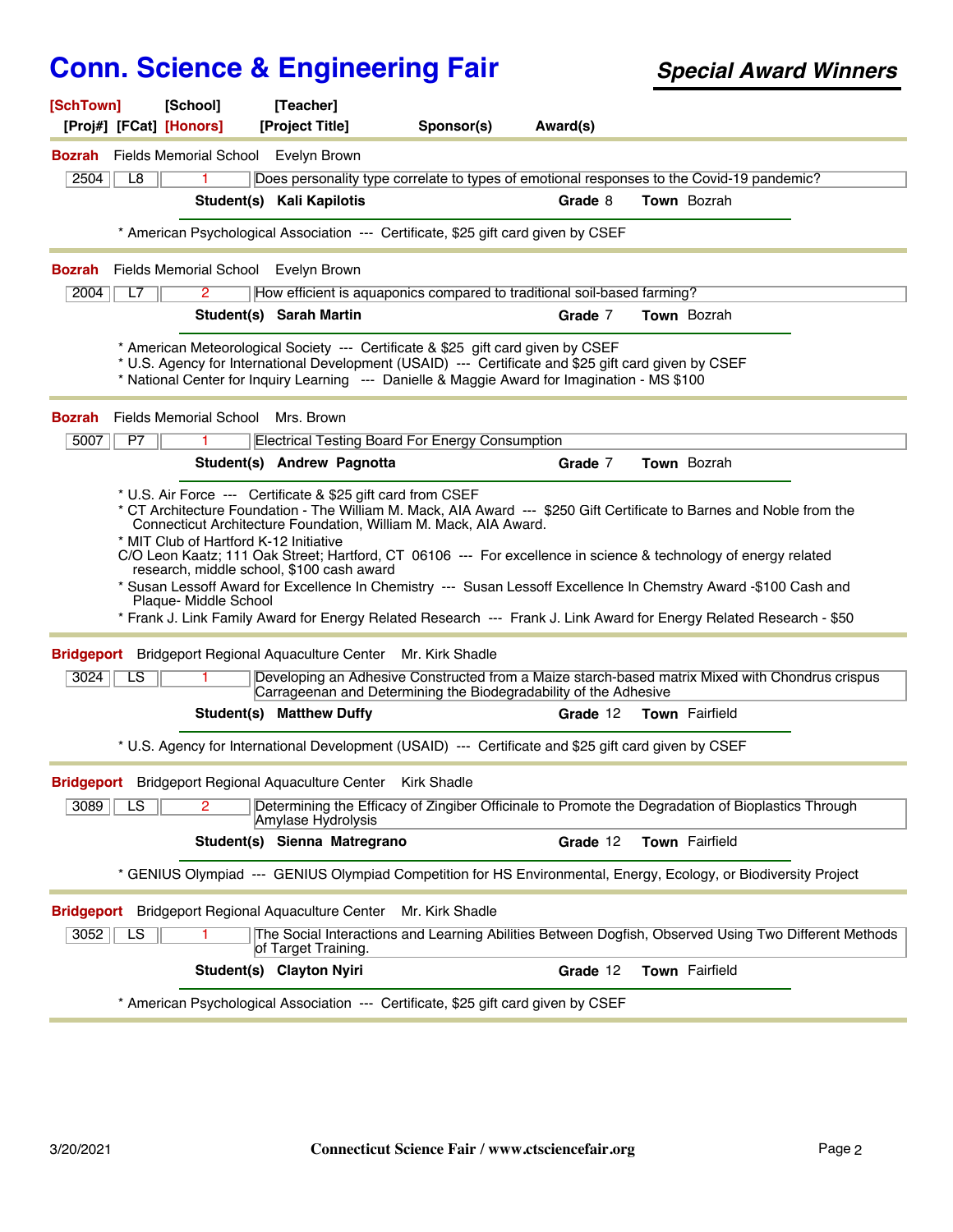| [SchTown]<br>[Proj#] [FCat] [Honors] | [School]                                | [Teacher]<br>[Project Title]                                  | Sponsor(s)                                                                                                                                                                                              | Award(s) |                                                                                                           |
|--------------------------------------|-----------------------------------------|---------------------------------------------------------------|---------------------------------------------------------------------------------------------------------------------------------------------------------------------------------------------------------|----------|-----------------------------------------------------------------------------------------------------------|
|                                      |                                         | <b>Bridgeport</b> Bridgeport Regional Aquaculture Center      | <b>Kirk Shadle</b>                                                                                                                                                                                      |          |                                                                                                           |
| 3067<br>$\overline{LS}$              | 2                                       | Species Formation                                             |                                                                                                                                                                                                         |          | Determining the Proliferation of Cellular Oxidative Stress through Blue Light Induced Reactive Oxygen     |
|                                      |                                         | Student(s) Gabriella Silva                                    |                                                                                                                                                                                                         | Grade 12 | Town Bridgeport                                                                                           |
|                                      |                                         |                                                               | * Kathleen & David Smith Awards --- Kathleen & David Smith Award for Laser Application - \$100                                                                                                          |          |                                                                                                           |
|                                      |                                         | Bridgeport Bridgeport Regional Aquaculture Center Kirk Shadle |                                                                                                                                                                                                         |          |                                                                                                           |
| $\overline{PS}$<br>6016              | $\overline{2}$                          |                                                               | Harnessing Bio-Kinetic Energy Through A Wearable Non-Invasive Generator                                                                                                                                 |          |                                                                                                           |
|                                      |                                         | Student(s) Alexander Vassallo                                 |                                                                                                                                                                                                         | Grade 12 | Town Fairfield                                                                                            |
|                                      |                                         |                                                               | * Wisner Memorial Award --- \$1,000 cash + Silver Bowl (\$2,000 cash if a team) High School                                                                                                             |          |                                                                                                           |
|                                      | Bridgeport Central High School Mr. Dufe |                                                               |                                                                                                                                                                                                         |          |                                                                                                           |
| 3049<br>LS                           | 3                                       | Can orange peels help plants to grow?                         |                                                                                                                                                                                                         |          |                                                                                                           |
|                                      |                                         | Student(s) Aliyah Smith                                       |                                                                                                                                                                                                         | Grade 9  | Town Bridgeport                                                                                           |
|                                      |                                         |                                                               | * Alumni Botany Awards --- Alumni High School Botany Award- \$100 Cash                                                                                                                                  |          |                                                                                                           |
|                                      |                                         | Bridgeport Fairchild Wheeler Aerospace Mr. Bergquist          |                                                                                                                                                                                                         |          |                                                                                                           |
| $6519$ PST                           | 3                                       |                                                               | The Efficiency of Newer and Older Aircraft Designs.                                                                                                                                                     |          |                                                                                                           |
|                                      |                                         | Student(s) Domenic Cammarota                                  |                                                                                                                                                                                                         | Grade 10 | Town Fairfield                                                                                            |
|                                      |                                         | <b>Max Markowsky</b>                                          |                                                                                                                                                                                                         | Grade 10 | <b>Town Newtown</b>                                                                                       |
|                                      |                                         |                                                               | * American Institute of Aeronautics & Astronautics - Connecticut Section --- \$200 award, certificate                                                                                                   |          |                                                                                                           |
|                                      |                                         | Bridgeport Interdistrict Discovery Magnet Helena Coatsworth   |                                                                                                                                                                                                         |          |                                                                                                           |
| 5508<br>P <sub>8</sub>               |                                         | <b>Crystal Current</b>                                        |                                                                                                                                                                                                         |          |                                                                                                           |
|                                      |                                         | Student(s) Arden Mauborgne                                    |                                                                                                                                                                                                         | Grade 8  | Town Easton                                                                                               |
|                                      |                                         |                                                               | * Broadcom MASTERS --- Invitation to compete in Broadcom MASTERS                                                                                                                                        |          |                                                                                                           |
|                                      |                                         | Bridgeport Multicultural Magnet School Corina Starn           |                                                                                                                                                                                                         |          |                                                                                                           |
| 2517<br>L8                           |                                         |                                                               | Microplastic Concentration in Four Harbor Locations in Fairfield County, CT                                                                                                                             |          |                                                                                                           |
|                                      |                                         | Student(s) Sofia Atehortua                                    |                                                                                                                                                                                                         | Grade 8  | Town Bridgeport                                                                                           |
|                                      |                                         |                                                               | * National Oceanic and Atmospheric Administration --- Certificate and \$25 gift card given by CSEF<br>* Project Oceanology --- Individual - 1 Ocean Camp slot + T-Shirt & cap, First Place Junior       |          |                                                                                                           |
| <b>Canton</b>                        | Canton High School                      | Marsha Jorgensen                                              |                                                                                                                                                                                                         |          |                                                                                                           |
| 3044<br>LS                           |                                         | Susan (Rudbeckia hirta)                                       |                                                                                                                                                                                                         |          | Allelopathic Effects of Invasive Species Garlic Mustard (Alliaria petiolata) on Germination of Black Eyed |
|                                      |                                         | <b>Student(s) Lauren Marze</b>                                |                                                                                                                                                                                                         | Grade 9  | Town Canton                                                                                               |
|                                      |                                         |                                                               | * U.S. Agency for International Development (USAID) --- Certificate and \$25 gift card given by CSEF<br>* Banning Family Life Science Award --- For excellence in invasive species research, \$100 cash |          |                                                                                                           |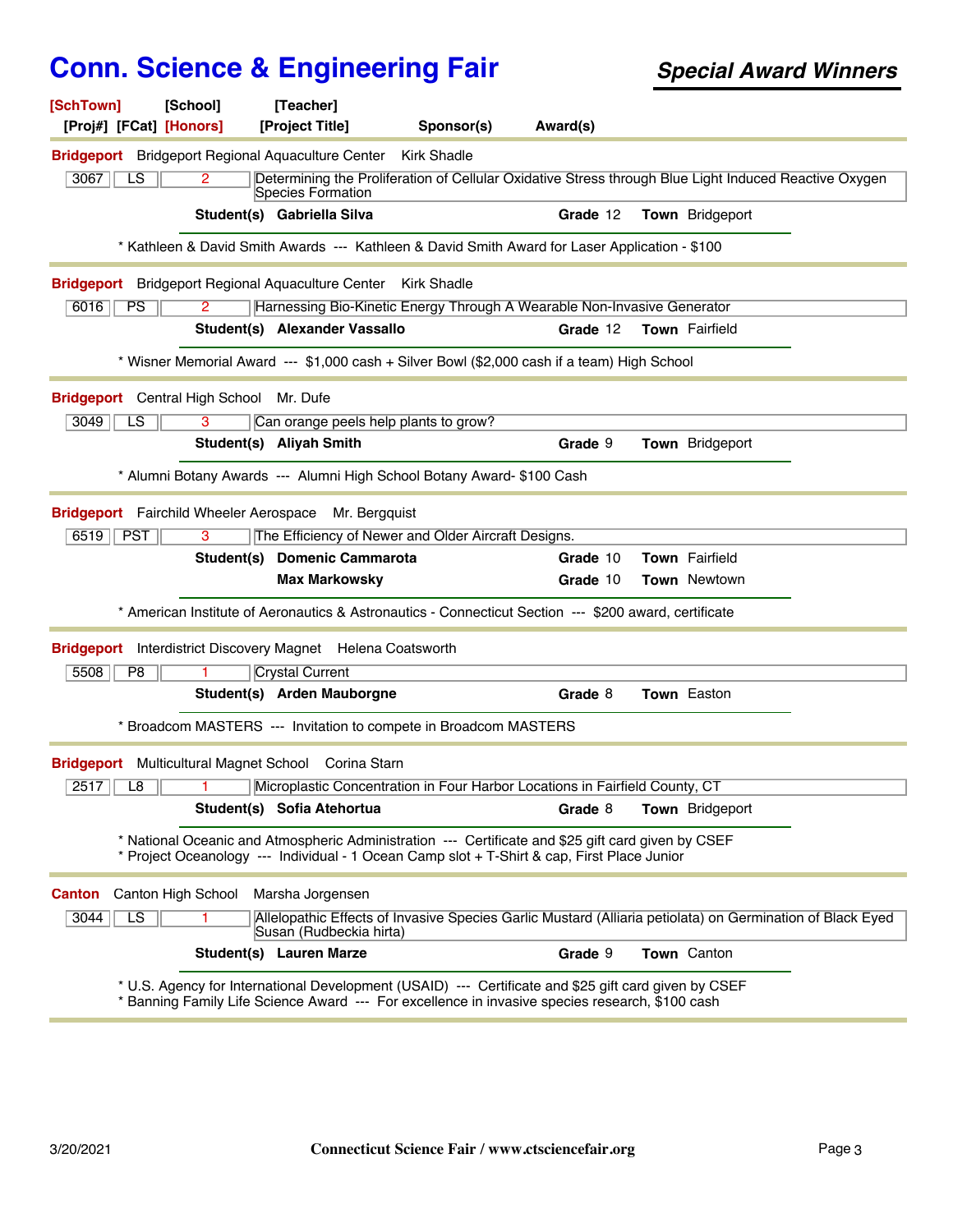| [SchTown]       | [School]                          | [Teacher]                                                                                                                                                                                                                                                                                                      |            |          |                                                                                                                                                                                                                                                                                                                                                                    |
|-----------------|-----------------------------------|----------------------------------------------------------------------------------------------------------------------------------------------------------------------------------------------------------------------------------------------------------------------------------------------------------------|------------|----------|--------------------------------------------------------------------------------------------------------------------------------------------------------------------------------------------------------------------------------------------------------------------------------------------------------------------------------------------------------------------|
|                 | [Proj#] [FCat] [Honors]           | [Project Title]                                                                                                                                                                                                                                                                                                | Sponsor(s) | Award(s) |                                                                                                                                                                                                                                                                                                                                                                    |
| <b>Cheshire</b> | Cheshire High School Julie Barker |                                                                                                                                                                                                                                                                                                                |            |          |                                                                                                                                                                                                                                                                                                                                                                    |
| 6064            | PS<br>$\overline{3}$              | calculate the temperature variance and heat index of its environment.                                                                                                                                                                                                                                          |            |          | VISTA: a device that measures temperature and humidity levels, by using a complex set of algorithms to                                                                                                                                                                                                                                                             |
|                 |                                   | Student(s) Sagarika Srinivasan                                                                                                                                                                                                                                                                                 |            | Grade 10 | Town Cheshire                                                                                                                                                                                                                                                                                                                                                      |
|                 | 2020 Invention Convention, May 2  |                                                                                                                                                                                                                                                                                                                |            |          | * Connecticut Invention Convention "Next Step Inventors" --- Next Step Inventor Trophy & Invitation to compete at the                                                                                                                                                                                                                                              |
| <b>Cheshire</b> |                                   | Dodd Middle School Clare Gonzalez                                                                                                                                                                                                                                                                              |            |          |                                                                                                                                                                                                                                                                                                                                                                    |
| 5005            | $\overline{2}$<br>P7              | Separation of Food Dyes Via Column Chromatography                                                                                                                                                                                                                                                              |            |          |                                                                                                                                                                                                                                                                                                                                                                    |
|                 |                                   | Student(s) Adwitha Gadhachanda                                                                                                                                                                                                                                                                                 |            | Grade 7  | Town Cheshire                                                                                                                                                                                                                                                                                                                                                      |
|                 | Middle School Phys Science        |                                                                                                                                                                                                                                                                                                                |            |          | * Talcott Mountain Science Center & Academy --- Founder's Award - \$450 Saturday Mentorship Course at TMSC -                                                                                                                                                                                                                                                       |
| <b>Cheshire</b> |                                   | Dodd Middle School Clare Gonzalez                                                                                                                                                                                                                                                                              |            |          |                                                                                                                                                                                                                                                                                                                                                                    |
| 5002            | P7                                | Sensor                                                                                                                                                                                                                                                                                                         |            |          | A Covid-19 Social Distancing Device Using a PIR Motion Sensor and a US-100 Ultrasonic Distance                                                                                                                                                                                                                                                                     |
|                 |                                   | Student(s) Suchita Srinivasan                                                                                                                                                                                                                                                                                  |            | Grade 7  | Town Cheshire, CT                                                                                                                                                                                                                                                                                                                                                  |
|                 | students - \$200                  | * American Society of Safety Professionals, CT Valley Chapter --- \$100 grade 7-8 project<br>* IEEE, Connecticut Section --- \$100 Honorable Mention<br>* Zepke Awards --- \$100 - For the Best Use of Electronic Circuitry- Middle School<br>* Broadcom MASTERS --- Invitation to compete in Broadcom MASTERS |            |          | * Office of Naval Research- U.S. Navy / U.S. Marine Corps --- Middle School- Certificate, \$25 gift card given by CSEF<br>* Robert Francoeur Memorial Award --- Creative or innovative project in engineering or computer science by female                                                                                                                        |
| <b>Cheshire</b> | St. Bridget School                | Mrs. Michelle Carroll                                                                                                                                                                                                                                                                                          |            |          |                                                                                                                                                                                                                                                                                                                                                                    |
| 2508            | L8                                | No To Nanosilver: A Natural Approach to Nanosilver Filtration                                                                                                                                                                                                                                                  |            |          |                                                                                                                                                                                                                                                                                                                                                                    |
|                 |                                   | Student(s) Nilan Kathir                                                                                                                                                                                                                                                                                        |            | Grade 8  | Town Cheshire                                                                                                                                                                                                                                                                                                                                                      |
|                 |                                   | * American Meteorological Society --- Certificate & \$25 gift card given by CSEF<br>* J.A. Augustine Award --- \$100 for excellence in biology<br>* Broadcom MASTERS --- Invitation to compete in Broadcom MASTERS                                                                                             |            |          |                                                                                                                                                                                                                                                                                                                                                                    |
| Danbury         |                                   | Westside Middle School Academy Jonathan Neuhausel                                                                                                                                                                                                                                                              |            |          |                                                                                                                                                                                                                                                                                                                                                                    |
| 2011            | L7                                | The Effect of UV Light on Bacteria From a Horse Blt                                                                                                                                                                                                                                                            |            |          |                                                                                                                                                                                                                                                                                                                                                                    |
|                 |                                   | Student(s) Sophia Blumenreich                                                                                                                                                                                                                                                                                  |            | Grade 7  | Town Danbury                                                                                                                                                                                                                                                                                                                                                       |
|                 |                                   | * NYUC Pony Club Equine Award --- \$100 Cash Award or excellence in equine studies<br>* Broadcom MASTERS --- Invitation to compete in Broadcom MASTERS                                                                                                                                                         |            |          |                                                                                                                                                                                                                                                                                                                                                                    |
| <b>Danbury</b>  |                                   | Westside Middle School Academy Jonathan Neuhausel                                                                                                                                                                                                                                                              |            |          |                                                                                                                                                                                                                                                                                                                                                                    |
| 5009            | P7                                | Using Snell's Law to Calculate Index of Refraction of Solutions                                                                                                                                                                                                                                                |            |          |                                                                                                                                                                                                                                                                                                                                                                    |
|                 |                                   | Student(s) Sydney Borst                                                                                                                                                                                                                                                                                        |            | Grade 7  | Town Danbury                                                                                                                                                                                                                                                                                                                                                       |
|                 | Card from CSEF                    |                                                                                                                                                                                                                                                                                                                |            |          | * Office of Naval Research- U.S. Navy / U.S. Marine Corps --- Middle School- Certificate, \$25 gift card given by CSEF<br>* Connecticut College-Physics, Astronomy, & Geophysics Dept. --- Junior Award: Certificate, & teeshirt & \$25 Amazon<br>* Urban School Challenge 1st Place Middle School Awards --- USC Highest Placing 7th grader- Project Oceanology's |
|                 | Ocean Camp                        | * Demos R Us Award --- \$150 Cash Award-- Clear Execution of Research- 7th Grade<br>* Broadcom MASTERS --- Invitation to compete in Broadcom MASTERS                                                                                                                                                           |            |          |                                                                                                                                                                                                                                                                                                                                                                    |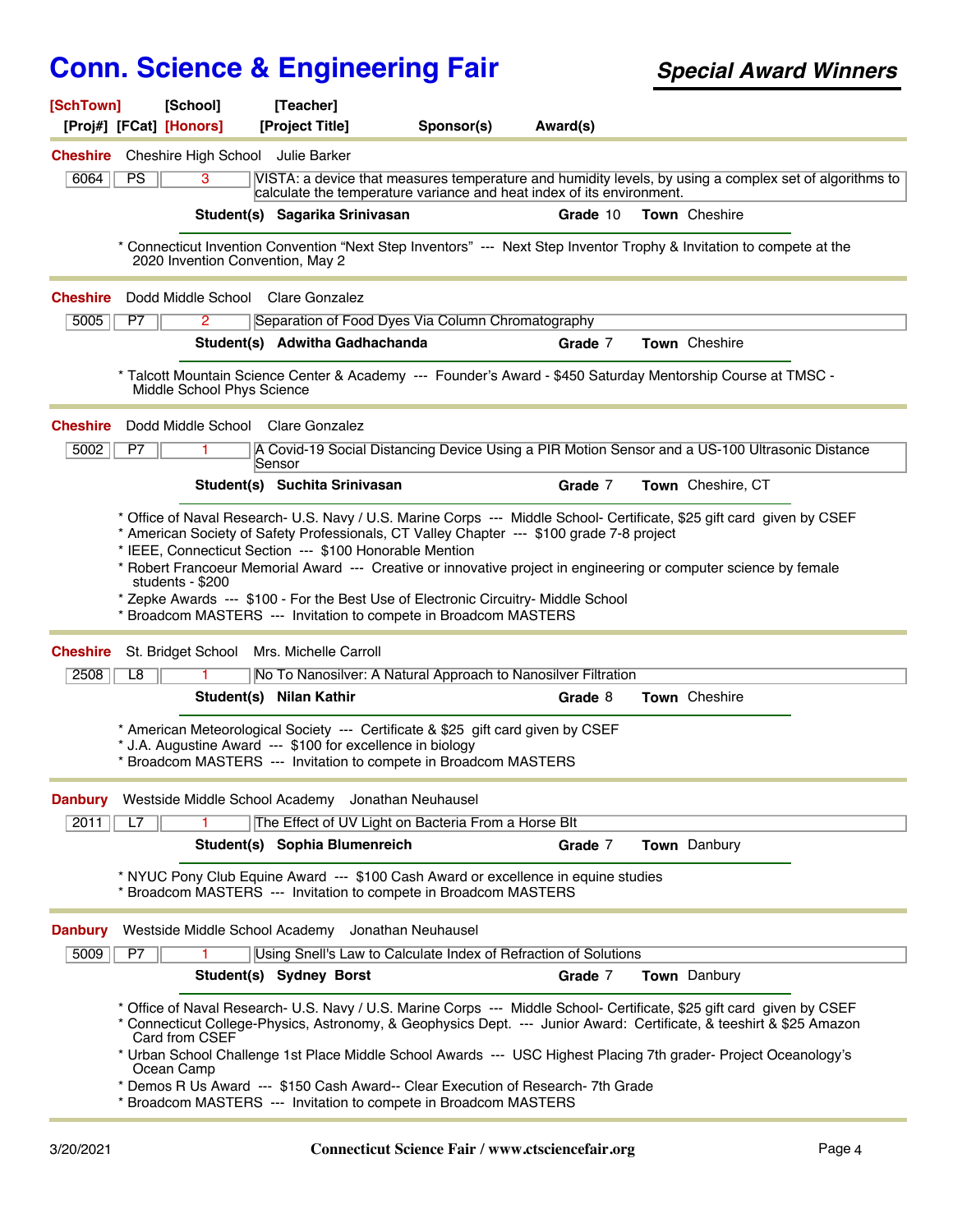| [SchTown]                    | [School]<br>[Proj#] [FCat] [Honors] | [Teacher]<br>[Project Title]                                                                                                                                                                                                                                                                                    | Sponsor(s)         | Award(s) |                     |  |
|------------------------------|-------------------------------------|-----------------------------------------------------------------------------------------------------------------------------------------------------------------------------------------------------------------------------------------------------------------------------------------------------------------|--------------------|----------|---------------------|--|
|                              |                                     |                                                                                                                                                                                                                                                                                                                 |                    |          |                     |  |
| <b>Danbury</b><br>5512<br>P8 | 2.                                  | Westside Middle School Academy Jon Neuhausel<br>The Effect of River Medium on River Erosion                                                                                                                                                                                                                     |                    |          |                     |  |
|                              |                                     | Student(s) Benjamin Chaleski                                                                                                                                                                                                                                                                                    |                    | Grade 8  | Town Danbury        |  |
|                              |                                     | * Society of Women Engineers - Hartford Section --- Scientific Calculator                                                                                                                                                                                                                                       |                    |          |                     |  |
|                              |                                     |                                                                                                                                                                                                                                                                                                                 |                    |          |                     |  |
| <b>Danbury</b>               | Westside Middle School Academy      |                                                                                                                                                                                                                                                                                                                 | Jonathan Neuhausel |          |                     |  |
| P8<br>5511                   |                                     | The Effects of Concentrations of Acetone on the Tensile Strength of Bioplastics                                                                                                                                                                                                                                 |                    |          |                     |  |
|                              |                                     | Student(s) Eric Guo                                                                                                                                                                                                                                                                                             |                    | Grade 8  | <b>Town</b> Danbury |  |
|                              |                                     | * ASM Materials Education Foundation --- Certificate & \$25 gift card given by CSEF<br>* U.S. Metric Association --- Certificate & \$25 gift card given by CSEF                                                                                                                                                 |                    |          |                     |  |
| <b>Danbury</b>               |                                     | Westside Middle School Academy Jon Neuhausel                                                                                                                                                                                                                                                                    |                    |          |                     |  |
| 2007<br>L7                   |                                     | The Effect of Bee Box Volume Size on Temperature and Humidity of a Wintering Bee Hive.                                                                                                                                                                                                                          |                    |          |                     |  |
|                              |                                     | Student(s) Luca LaRosa                                                                                                                                                                                                                                                                                          |                    | Grade 7  | <b>Town</b> Danbury |  |
|                              |                                     | * Ricoh Americas Corporation --- Certificate, \$25 gift card given by CSEF<br>* National Center for Inquiry Learning --- Danielle & Maggie Award for Imagination - MS \$100<br>* Broadcom MASTERS --- Invitation to compete in Broadcom MASTERS                                                                 |                    |          |                     |  |
| <b>Danbury</b>               |                                     | Westside Middle School Academy Jon Neuhausel                                                                                                                                                                                                                                                                    |                    |          |                     |  |
| 5006<br>P7                   | 2                                   | Thermoelastic energy generation using variable temperature gradients                                                                                                                                                                                                                                            |                    |          |                     |  |
|                              |                                     | Student(s) Kiran Suri                                                                                                                                                                                                                                                                                           |                    | Grade 7  | <b>Town</b> Danbury |  |
|                              | sustainable energy                  | * U.S. Air Force --- Certificate & \$25 gift card from CSEF<br>* Constellation, an Exelon Company --- 2nd: \$50.00 Cash - Grade 7 - 8: For Excellence in clean renewable /<br>* Society of Women Engineers - Hartford Section --- Scientific Calculator<br>* Wisner Chairman's Award --- \$500 cash & plaque MS |                    |          |                     |  |
| <b>Danbury</b>               |                                     | Westside Middle School Academy Jonathan Neuhausel                                                                                                                                                                                                                                                               |                    |          |                     |  |
| 4002<br><b>PT</b>            |                                     | The Benefits of Debris Deflectors on Preventing Debris Buildup in Culverts                                                                                                                                                                                                                                      |                    |          |                     |  |
|                              |                                     | <b>Student(s)</b> David Thomas                                                                                                                                                                                                                                                                                  |                    | Grade 8  | <b>Town</b> Danbury |  |
|                              |                                     | Cody Zhu                                                                                                                                                                                                                                                                                                        |                    | Grade 8  | Town Danbury        |  |
|                              |                                     | * Lemelson Early Inventor Award --- Certificate & \$100 cash award from Lemelson Foundation                                                                                                                                                                                                                     |                    |          |                     |  |
| <b>Danbury</b>               | Danbury High School Karen Lamb      |                                                                                                                                                                                                                                                                                                                 |                    |          |                     |  |
| 6079<br><b>PS</b>            | 3                                   | Utilizing Machine learning to Analyze Twitter posts and Predict the Election Outcome                                                                                                                                                                                                                            |                    |          |                     |  |
|                              |                                     | Student(s) Shriya Jonnalagadda                                                                                                                                                                                                                                                                                  |                    | Grade 9  | Town Danbury        |  |
|                              | НS                                  | Susan and Stanley Lessoff Memorial Award --- Susan and Stanley Lessoff Memorial Award - \$250 Cash and Plaque                                                                                                                                                                                                   |                    |          |                     |  |
| East Lyme                    |                                     | East Lyme High School Frederic Clark                                                                                                                                                                                                                                                                            |                    |          |                     |  |
| 6010<br><b>PS</b>            | 2                                   | Two Speed Mechanical BMX Race Gearbox                                                                                                                                                                                                                                                                           |                    |          |                     |  |
|                              |                                     | Student(s) Jacob Hatt                                                                                                                                                                                                                                                                                           |                    | Grade 10 | Town Salem          |  |
|                              |                                     | Samantha Freeman Award for Excellence in Sports Science or Engineering --- For Excellence in Sports Science or<br>Engineering by a High School student, \$150 cash                                                                                                                                              |                    |          |                     |  |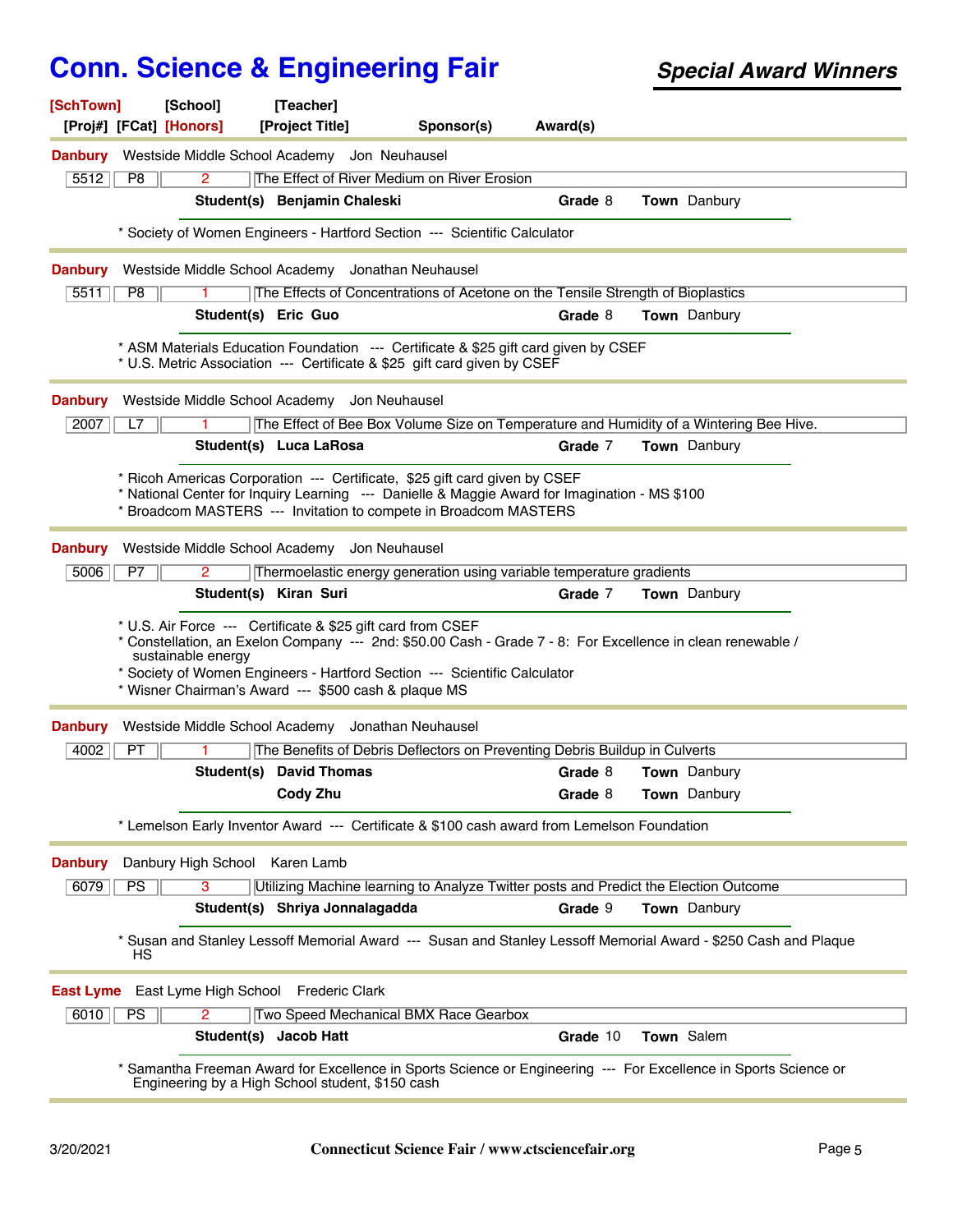| [SchTown]<br>[School]<br>[Proj#] [FCat] [Honors] | [Teacher]<br>[Project Title]                                                                                                                                                                                                                                                                                                                                                                          | Sponsor(s) | Award(s) |                           |                                                                                               |
|--------------------------------------------------|-------------------------------------------------------------------------------------------------------------------------------------------------------------------------------------------------------------------------------------------------------------------------------------------------------------------------------------------------------------------------------------------------------|------------|----------|---------------------------|-----------------------------------------------------------------------------------------------|
|                                                  | <b>East Lyme</b> East Lyme High School Frederic Clark                                                                                                                                                                                                                                                                                                                                                 |            |          |                           |                                                                                               |
| 6065<br>PS<br>3                                  | Analysis on Panel Data and SEC Filings                                                                                                                                                                                                                                                                                                                                                                |            |          |                           | Examining the Relationship Between Labor Cost and Firm Strategy Through Mixed Methods Content |
|                                                  | Student(s) Aditya Kabra                                                                                                                                                                                                                                                                                                                                                                               |            | Grade 11 | <b>Town Niantic</b>       |                                                                                               |
|                                                  | * Mu Alpha Theta --- Certificate, \$25 gift card given by CSEF                                                                                                                                                                                                                                                                                                                                        |            |          |                           |                                                                                               |
| <b>Enfield</b><br>Chiaravalle Academy            | Tim Coleman                                                                                                                                                                                                                                                                                                                                                                                           |            |          |                           |                                                                                               |
| 4003<br>PT                                       | Toilet Power: Capturing Wasted Energy From Home Fixtures                                                                                                                                                                                                                                                                                                                                              |            |          |                           |                                                                                               |
|                                                  | Student(s) Lincoln Marshaus                                                                                                                                                                                                                                                                                                                                                                           |            | Grade 8  | Town Suffield             |                                                                                               |
|                                                  | <b>Chloe Walker</b>                                                                                                                                                                                                                                                                                                                                                                                   |            | Grade 8  | Town Somers               |                                                                                               |
|                                                  | Francesca Lamattina                                                                                                                                                                                                                                                                                                                                                                                   |            | Grade 8  | Town Somers               |                                                                                               |
| sustainable energy                               | * American Meteorological Society --- Certificate & \$25 gift card given by CSEF<br>* Constellation, an Exelon Company --- 1st: \$100.00 Cash - Grade 7 - 8: For Excellence in clean renewable /<br>* Broadcom MASTERS --- Invitation to compete in Broadcom MASTERS                                                                                                                                  |            |          |                           |                                                                                               |
| <b>Enfield</b><br>Chiaravalle Academy            | Mr. Timothy Coleman                                                                                                                                                                                                                                                                                                                                                                                   |            |          |                           |                                                                                               |
| 5513<br>P <sub>8</sub>                           | Can Diodes Be Used to Reduce the Negative Impacts of Road Salt on Streams?                                                                                                                                                                                                                                                                                                                            |            |          |                           |                                                                                               |
|                                                  | Student(s) Abigail Quinby                                                                                                                                                                                                                                                                                                                                                                             |            | Grade 8  | <b>Town Windsor</b>       |                                                                                               |
|                                                  | Demos R Us Award --- \$200 Cash Award- Clear Execution of Research-8th Grade<br>Broadcom MASTERS --- Invitation to compete in Broadcom MASTERS                                                                                                                                                                                                                                                        |            |          |                           |                                                                                               |
| Chiaravalle Academy<br><b>Enfield</b>            | Mr.Coleman                                                                                                                                                                                                                                                                                                                                                                                            |            |          |                           |                                                                                               |
| 1004<br>LT                                       | Agricultural Plants reaction to Climate Change                                                                                                                                                                                                                                                                                                                                                        |            |          |                           |                                                                                               |
|                                                  | Student(s) Maya Serrano                                                                                                                                                                                                                                                                                                                                                                               |            | Grade 8  | <b>Town</b> Somers        |                                                                                               |
|                                                  | Joella Asapokhai                                                                                                                                                                                                                                                                                                                                                                                      |            | Grade 8  | <b>Town</b> South Windsor |                                                                                               |
|                                                  | <b>Alexandria Croal</b>                                                                                                                                                                                                                                                                                                                                                                               |            | Grade 8  | Town Enfield              |                                                                                               |
|                                                  | * Ricoh Americas Corporation --- Certificate, \$25 gift card given by CSEF<br>* Broadcom MASTERS --- Invitation to compete in Broadcom MASTERS                                                                                                                                                                                                                                                        |            |          |                           |                                                                                               |
| <b>Fairfield</b>                                 | Fairfield College Preparatory School Anthony Dotolo                                                                                                                                                                                                                                                                                                                                                   |            |          |                           |                                                                                               |
| 6042<br>PS<br>$\overline{2}$                     | Natural Lubricant Substitute for Railroad Applications.                                                                                                                                                                                                                                                                                                                                               |            |          |                           |                                                                                               |
|                                                  | Student(s) David Boudreau                                                                                                                                                                                                                                                                                                                                                                             |            | Grade 11 | Town Ansonia              |                                                                                               |
|                                                  | * Office of Naval Research- U.S. Navy / U.S. Marine Corps --- High School- Certificate, \$75.00 gift card given by ONR<br>* Vanderbilt Chemicals, LLC --- Vanderbilt Chemicals Award for Excellence in Tribology and Sustainable Lubrication<br>* University of Connecticut - Early College Experience --- UCONN Early College Experience Program: Physical<br>Sciences - Co-Op \$100 Gift Certificat |            |          |                           |                                                                                               |
|                                                  | <b>Fishers Island</b> Fishers Island School Carol Giles                                                                                                                                                                                                                                                                                                                                               |            |          |                           |                                                                                               |
| 3009<br>LS                                       | Exploring Earthworm Ecotypes: Carbon Source or Sink?                                                                                                                                                                                                                                                                                                                                                  |            |          |                           |                                                                                               |
|                                                  | Student(s) Lillian Kane                                                                                                                                                                                                                                                                                                                                                                               |            | Grade 12 | Town Groton               |                                                                                               |
|                                                  | * NASA EARTH System Science Award --- Certificate and \$25 gift card given by CSEF<br>* University of Connecticut - Early College Experience --- UCONN Early College Experience Program: Life Sciences -<br>Co-Op \$100 Gift Certificate                                                                                                                                                              |            |          |                           |                                                                                               |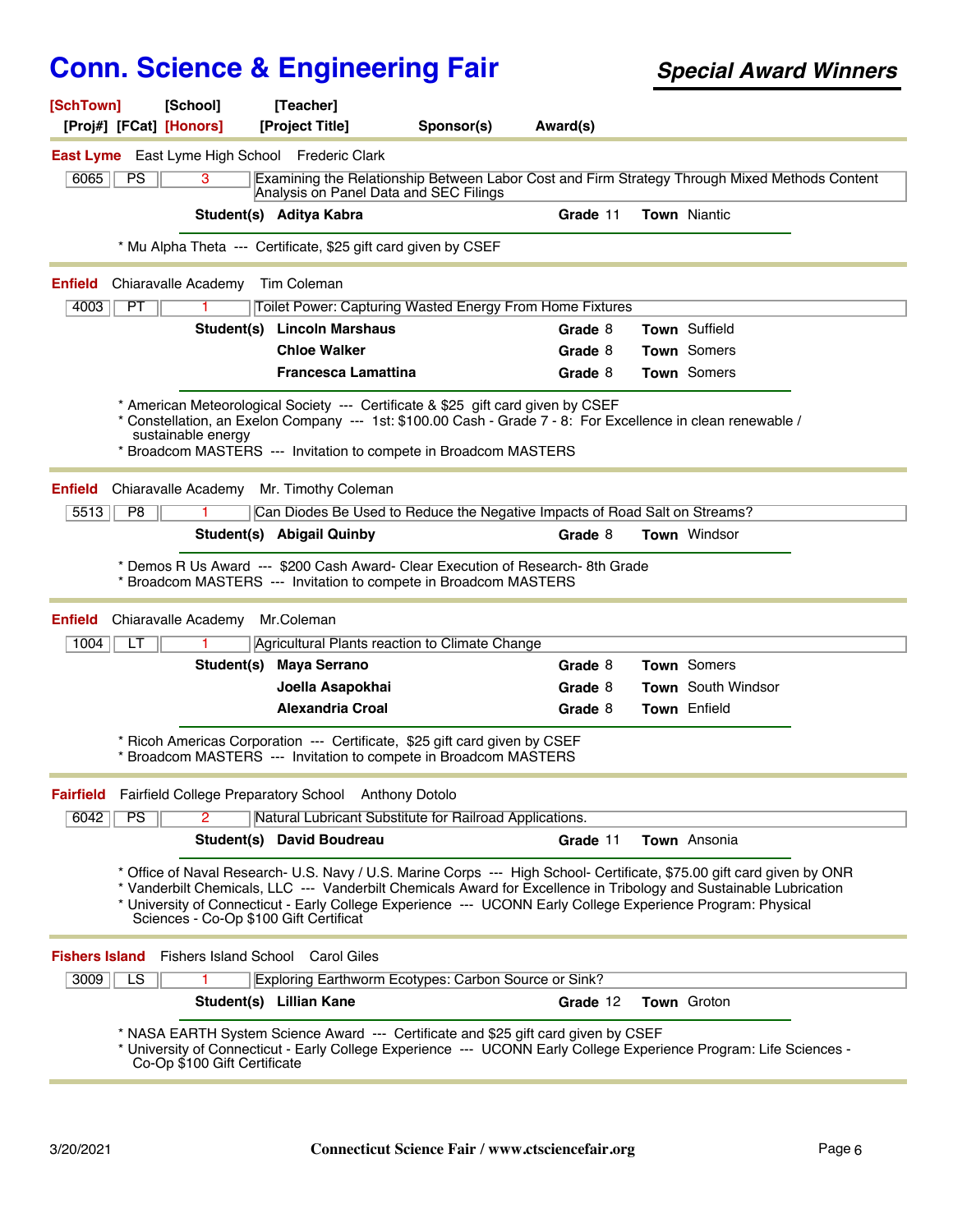| [SchTown]                         | [School]                          | [Teacher]                                       |                                                                                                                                                                                                                                                                                                                                                                                                                                   |          |                         |  |
|-----------------------------------|-----------------------------------|-------------------------------------------------|-----------------------------------------------------------------------------------------------------------------------------------------------------------------------------------------------------------------------------------------------------------------------------------------------------------------------------------------------------------------------------------------------------------------------------------|----------|-------------------------|--|
| [Proj#] [FCat] [Honors]           |                                   | [Project Title]                                 | Sponsor(s)                                                                                                                                                                                                                                                                                                                                                                                                                        | Award(s) |                         |  |
| <b>Greenwich</b> Brunswick School |                                   | Dana Montanez                                   |                                                                                                                                                                                                                                                                                                                                                                                                                                   |          |                         |  |
| 6044<br><b>PS</b>                 | 2                                 | Vacuum Environment                              | Towards Clean Energy via Radioactivity: An Investigation of the Dissipation of Electrons in an Ultra High                                                                                                                                                                                                                                                                                                                         |          |                         |  |
|                                   |                                   | Student(s) Luke Apostolides                     |                                                                                                                                                                                                                                                                                                                                                                                                                                   | Grade 11 | Town Greenwich          |  |
|                                   |                                   | Excellence in Energy Research, \$100 cash award | * U.S. Metric Association --- Certificate & \$25 gift card given by CSEF<br>* Westinghouse Electric Company/New England Chapter of North American Young Generation in Nuclear --- 1st place,<br>* Maplesoft Awards for Applied Mathematics and Modeling --- Maple software - For Excellence in Mathematics                                                                                                                        |          |                         |  |
|                                   |                                   | <b>Greenwich</b> Brunswick School Dana Montanez |                                                                                                                                                                                                                                                                                                                                                                                                                                   |          |                         |  |
| <b>PST</b><br>6516                | 1.                                |                                                 | An Investigation of Current-Powered, Aquatic Turbines as Alternative Energy Source                                                                                                                                                                                                                                                                                                                                                |          |                         |  |
|                                   |                                   | Student(s) Teddy Danforth                       |                                                                                                                                                                                                                                                                                                                                                                                                                                   | Grade 10 | <b>Town</b> Greenwich   |  |
|                                   |                                   | <b>Trip Williams</b>                            |                                                                                                                                                                                                                                                                                                                                                                                                                                   | Grade 10 | Town Greenwich          |  |
|                                   | sustainable energy                |                                                 | Constellation, an Exelon Company --- 2nd: \$100.00 Cash - Grade 9 - 12: For Excellence in clean renewable /                                                                                                                                                                                                                                                                                                                       |          |                         |  |
|                                   | <b>Greenwich</b> Brunswick School | Dana Montanez                                   |                                                                                                                                                                                                                                                                                                                                                                                                                                   |          |                         |  |
| 6512<br><b>PST</b>                |                                   | Lost to a Cooling Fan                           | Harnessing and Repurposing Processing Heat Gradient Produced by a Computer to Reduce the Battery                                                                                                                                                                                                                                                                                                                                  |          |                         |  |
|                                   |                                   | Student(s) Gregory Kapp                         |                                                                                                                                                                                                                                                                                                                                                                                                                                   | Grade 11 | Town Greenwich          |  |
|                                   |                                   | <b>Michael Montgomery</b>                       |                                                                                                                                                                                                                                                                                                                                                                                                                                   | Grade 11 | <b>Town</b> Greenwich   |  |
|                                   | School                            |                                                 | * John S. Kendall Memorial Awards --- \$500 John S. Kendall Award for Excellence In Mechanical Engineering - High                                                                                                                                                                                                                                                                                                                 |          |                         |  |
| <b>Greenwich</b>                  | <b>Brunswick School</b>           | Dana Montanez                                   |                                                                                                                                                                                                                                                                                                                                                                                                                                   |          |                         |  |
| 6034<br><b>PS</b>                 | 2.                                |                                                 | Designing a Data-collecting Robotic System to Negate the Effects of Eutrophication                                                                                                                                                                                                                                                                                                                                                |          |                         |  |
|                                   |                                   | Student(s) Ryan Kulsakdinun                     |                                                                                                                                                                                                                                                                                                                                                                                                                                   | Grade 10 | Town Armonk             |  |
|                                   |                                   |                                                 | * Jon Stone Memorial Award --- Jon Stone Award for Innovative Engineering- \$100                                                                                                                                                                                                                                                                                                                                                  |          |                         |  |
|                                   |                                   | Greenwich Brunswick School Dana Montanez        |                                                                                                                                                                                                                                                                                                                                                                                                                                   |          |                         |  |
| 6501   PST                        |                                   | Consolidate The Purification of Water           | Recirculating Shower Filtration System: Utilizing Natural, Cost-Efficient, and Effective Materials to                                                                                                                                                                                                                                                                                                                             |          |                         |  |
|                                   |                                   | <b>Student(s) Myles Spiess</b>                  |                                                                                                                                                                                                                                                                                                                                                                                                                                   | Grade 11 | Town Old Greenwich      |  |
|                                   |                                   | <b>Nicholas Altman</b>                          |                                                                                                                                                                                                                                                                                                                                                                                                                                   | Grade 11 | <b>Town</b> Mount Kisco |  |
|                                   |                                   |                                                 | * GENIUS Olympiad --- GENIUS Olympiad Competition for1st Place HS Future Sustainability                                                                                                                                                                                                                                                                                                                                           |          |                         |  |
|                                   |                                   | Greenwich Greenwich High School Andrew Bramante |                                                                                                                                                                                                                                                                                                                                                                                                                                   |          |                         |  |
| PS<br>6040                        |                                   |                                                 | Increasing Aerofoil Lift via Artificial Amplification of the Coanda Effect using Heat                                                                                                                                                                                                                                                                                                                                             |          |                         |  |
|                                   |                                   | <b>Student(s) Timothy Drinkall</b>              |                                                                                                                                                                                                                                                                                                                                                                                                                                   | Grade 12 | Town Old Greenwich      |  |
|                                   | Card from CSEF                    |                                                 | * Office of Naval Research- U.S. Navy / U.S. Marine Corps --- High School- Certificate, \$75.00 gift card given by ONR<br>* American Institute of Aeronautics & Astronautics - Connecticut Section --- \$200 award, certificate<br>* Connecticut Association of Physics Teachers --- \$100 Senior project<br>* Connecticut College-Physics, Astronomy, & Geophysics Dept. --- Senior Award: Certificate, & teeshirt & \$25 Amazon |          |                         |  |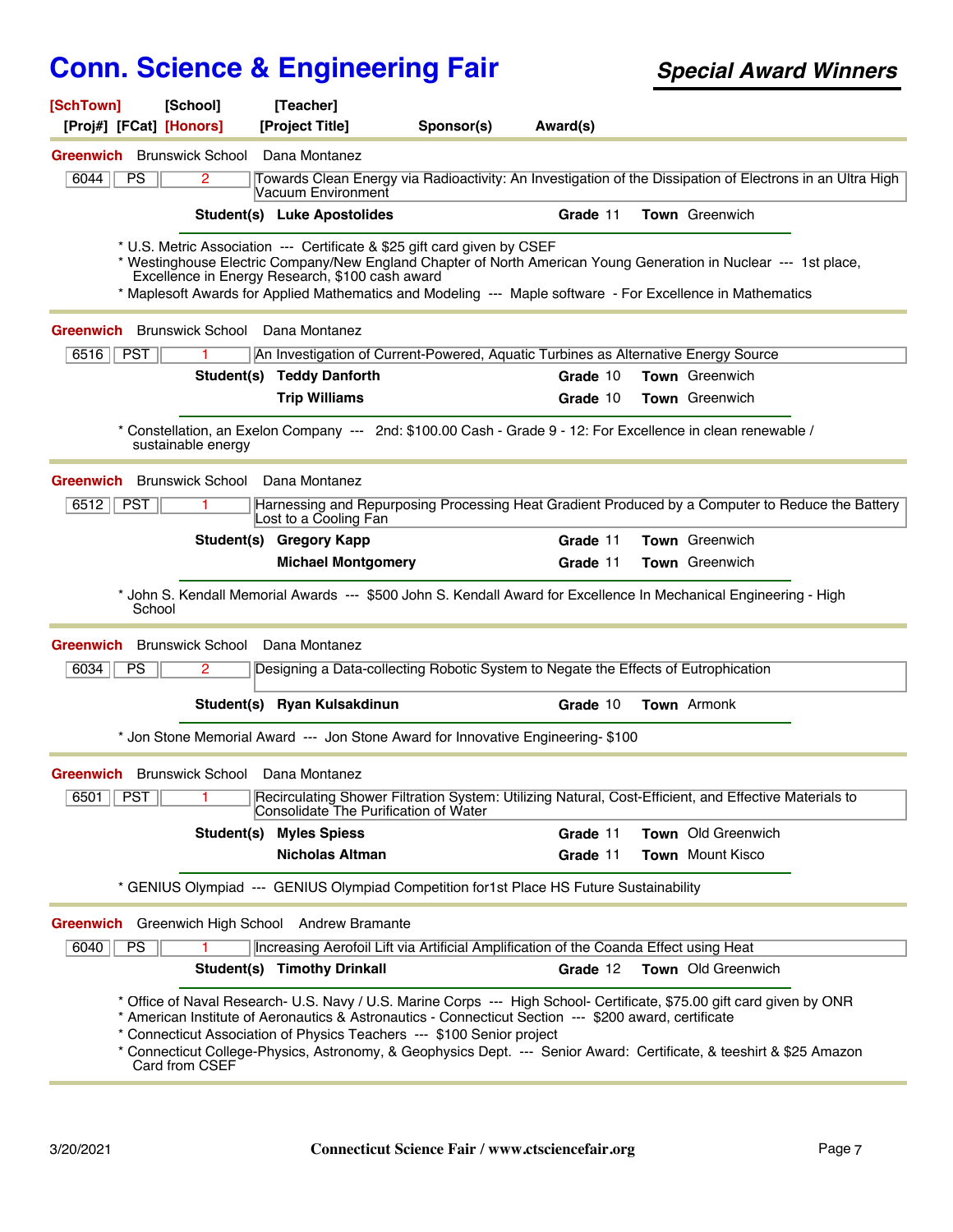| [SchTown]               | [School]                           | [Teacher]                                         |                                                                                                                                                    |          |                                                                                                                                                                                                                                             |  |
|-------------------------|------------------------------------|---------------------------------------------------|----------------------------------------------------------------------------------------------------------------------------------------------------|----------|---------------------------------------------------------------------------------------------------------------------------------------------------------------------------------------------------------------------------------------------|--|
| [Proj#] [FCat] [Honors] |                                    | [Project Title]                                   | Sponsor(s)                                                                                                                                         | Award(s) |                                                                                                                                                                                                                                             |  |
|                         |                                    | Greenwich Greenwich High School Andrew Bramante   |                                                                                                                                                    |          |                                                                                                                                                                                                                                             |  |
| 3037<br>LS              |                                    |                                                   | Breath, As a Marker for Hazardous PM2.5 Exposure                                                                                                   |          | Rapid, Noninvasive, Fluorescence-Based Detection for Elevated Levels of Nitric Oxide in Exhaled                                                                                                                                             |  |
|                         |                                    | Student(s) Ambika Grover                          |                                                                                                                                                    | Grade 10 | <b>Town</b> Riverside                                                                                                                                                                                                                       |  |
|                         | Plaque - High School               | * Biophysical Society --- Biophysics Award- \$100 | Connecticut Science Supervisors Association --- \$125 for a high school project<br>* Lunch with a Patent Attorney --- Lunch with a Patent Attorney |          | * Susan Lessoff Award for Excellence In Chemistry --- Susan Lessoff Excellence In Chemstry Award -\$200 Cash and                                                                                                                            |  |
|                         |                                    | Greenwich Greenwich High School Andrew Bramante   |                                                                                                                                                    |          |                                                                                                                                                                                                                                             |  |
| 6058<br><b>PS</b>       |                                    | Oil Spill Recovery                                |                                                                                                                                                    |          | Design of a MFe2O4/Bentonite/Graphite Coated Polyurethane Sponge for Economical and Eco-Friendly                                                                                                                                            |  |
|                         |                                    | Student(s) Autumn Kim                             |                                                                                                                                                    | Grade 12 | <b>Town</b> Greenwich                                                                                                                                                                                                                       |  |
|                         |                                    |                                                   | * National Oceanic and Atmospheric Administration --- Certificate and \$25 gift card given by CSEFF                                                |          | * Office of Naval Research- U.S. Navy / U.S. Marine Corps --- High School- Certificate, \$75.00 gift card given by ONR<br>* The Goodwin-Niering Center for the Environment --- \$100 for "Excellence in Environmental Conservation Studies" |  |
|                         |                                    | Greenwich Greenwich High School Andrew Bramante   |                                                                                                                                                    |          |                                                                                                                                                                                                                                             |  |
| LS<br>3085              | 3                                  | Multiple Sclerosis                                |                                                                                                                                                    |          | Role of ICAM-1 in Facilitating Leukocyte Migration Across the Blood-Brain Barrier in the Progression of                                                                                                                                     |  |
|                         |                                    | Student(s) Prathit Kurup                          |                                                                                                                                                    | Grade 11 | <b>Town</b> Riverside                                                                                                                                                                                                                       |  |
| \$27,000                |                                    |                                                   |                                                                                                                                                    |          | * University of Hartford Scholarships --- University of Hartford Scholarship- For Excellence in Science or Mathematics                                                                                                                      |  |
|                         |                                    | Greenwich Greenwich High School Andrew Bramante   |                                                                                                                                                    |          |                                                                                                                                                                                                                                             |  |
| 6070<br>PS              | $\mathbf{2}^{\circ}$               |                                                   | Real Time Blood Alcohol Monitoring via Sweat                                                                                                       |          | Design of a Wearable, Self-Powered, and Supercapacitor Energy-Storing Biosensor for Non-invasive                                                                                                                                            |  |
|                         |                                    | Student(s) Madeline Minichetti                    |                                                                                                                                                    | Grade 10 | <b>Town</b> Greenwich                                                                                                                                                                                                                       |  |
|                         |                                    |                                                   | * U.S. Metric Association --- Certificate & \$25 gift card given by CSEF                                                                           |          | * Office of Naval Research- U.S. Navy / U.S. Marine Corps --- High School- Certificate, \$75.00 gift card given by ONR                                                                                                                      |  |
|                         |                                    | Greenwich Greenwich High School Andrew Bramante   |                                                                                                                                                    |          |                                                                                                                                                                                                                                             |  |
| 3107<br>LS.             |                                    |                                                   |                                                                                                                                                    |          | Inhibition of Covid-19 Respiratory Complications Via an R-954 Peptide Bradykinin 1 Receptor Antagonist                                                                                                                                      |  |
|                         |                                    | Student(s) Ella Moore                             |                                                                                                                                                    | Grade 11 | Town Greenwich                                                                                                                                                                                                                              |  |
|                         | * Lunch with a Patent Attorney --- |                                                   |                                                                                                                                                    |          | * Yale Science & Engineering Association, Inc. --- 1 Certificate, Medallion and 1-\$25 gift card given by CSEF                                                                                                                              |  |
|                         |                                    | Greenwich Greenwich High School Andrew Bramante   |                                                                                                                                                    |          |                                                                                                                                                                                                                                             |  |
| $\overline{LS}$<br>3025 | 1.                                 |                                                   |                                                                                                                                                    |          | Low-Pressure Application of Metal Nanoparticles to Soybean Seeds to Provide Increased                                                                                                                                                       |  |
|                         |                                    | Student(s) Uma Pendkar                            |                                                                                                                                                    | Grade 12 | Town Old Greenwich                                                                                                                                                                                                                          |  |
|                         | environmental sciences             |                                                   | * GENIUS Olympiad --- GENIUS Olympiad Competition for 1st Place HS Environmental Project                                                           |          | * Institute of Food Technologists, Nutmeg Section --- \$100 award + invitation to Awards Night Dinner with guest<br>* TurnKey Compliance Solutions Environmental Awards --- \$300 Cash Award High School- For excellence in                 |  |
|                         |                                    |                                                   |                                                                                                                                                    |          |                                                                                                                                                                                                                                             |  |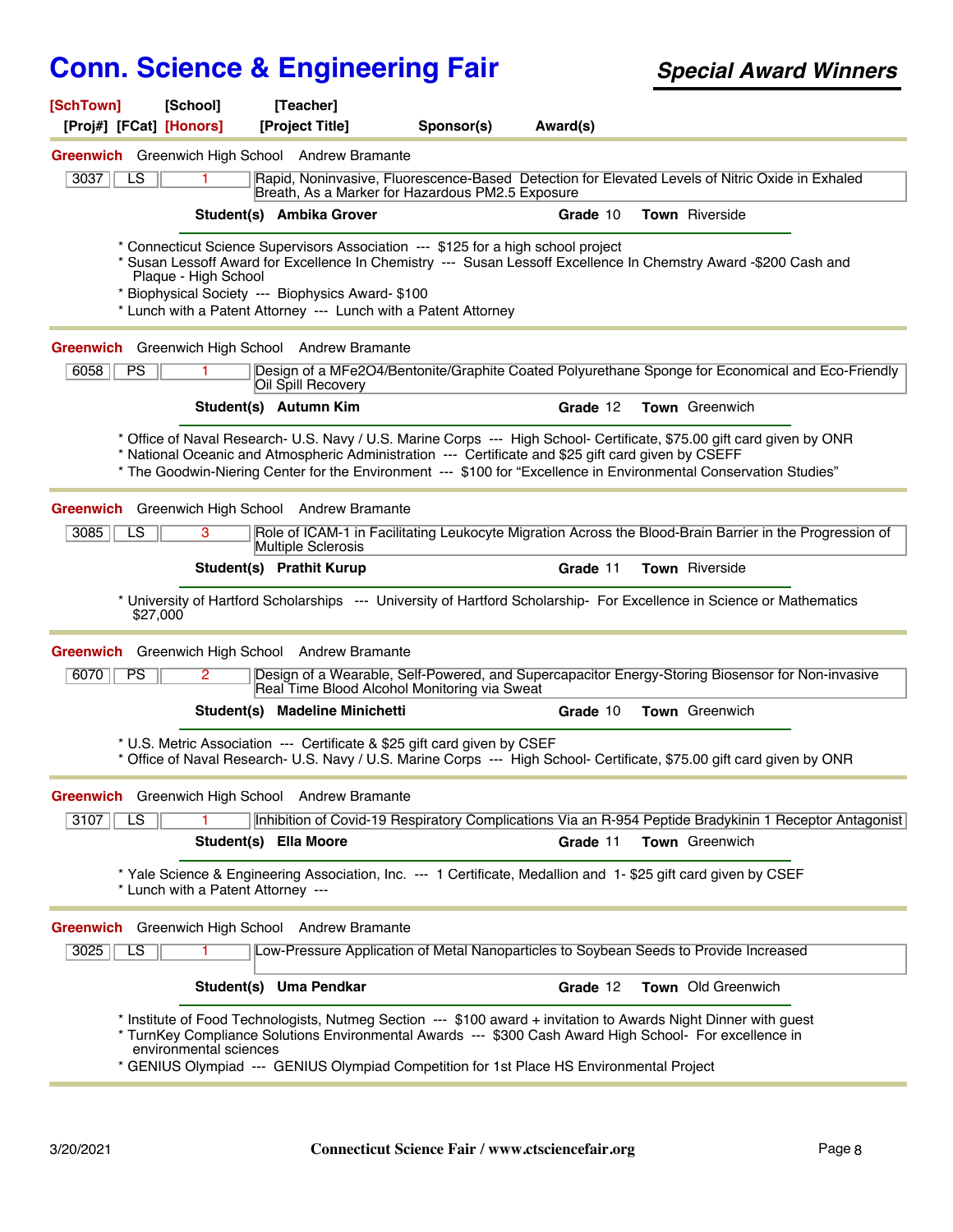| [SchTown]<br>[Proj#] [FCat] [Honors] | [School]                                  | [Teacher]<br>[Project Title]                                   | Sponsor(s)                                                                                                                                                                                                                                                                                                                                                          | Award(s) |                     |  |
|--------------------------------------|-------------------------------------------|----------------------------------------------------------------|---------------------------------------------------------------------------------------------------------------------------------------------------------------------------------------------------------------------------------------------------------------------------------------------------------------------------------------------------------------------|----------|---------------------|--|
|                                      |                                           | Greenwich Greenwich High School Mr. Andrew Bramante            |                                                                                                                                                                                                                                                                                                                                                                     |          |                     |  |
| 3111<br>LS                           |                                           | HydroMed Dressing                                              | Prolonged, Smart Treatment of Multi-Drug Resistant Bacteria of Chronic Wounds via an EGCG-AgNP                                                                                                                                                                                                                                                                      |          |                     |  |
|                                      |                                           | Student(s) Yurika Sakai                                        |                                                                                                                                                                                                                                                                                                                                                                     | Grade 10 | Town Greenwich      |  |
|                                      |                                           |                                                                | * Regeneron Biomedical Science Award --- Certificate & \$500.00 cash                                                                                                                                                                                                                                                                                                |          |                     |  |
|                                      |                                           | Greenwich Greenwich High School Andrew Bramante                |                                                                                                                                                                                                                                                                                                                                                                     |          |                     |  |
| PS<br>6018                           | $\mathbf{2}^{\circ}$                      | Roots and Biochar                                              | Eco-friendly Remediation of Arsenic from Contaminated Water Resources Using Iron Fortified Spinach                                                                                                                                                                                                                                                                  |          |                     |  |
|                                      |                                           | Student(s) Elizabeth Wallace                                   |                                                                                                                                                                                                                                                                                                                                                                     | Grade 10 | Town Greenwich      |  |
|                                      |                                           |                                                                | * American Meteorological Society --- Certificate & \$25 gift card given by CSEF<br>* Association for Women Geoscientists --- Certificate & \$25 gift card given by CSEF<br>* Stockholm Junior Water Prize --- Certificate, \$25 gift card by CSEF, possible advance to further competition<br>* J.A. Augustine Award --- \$100 for excellence in physical sciences |          |                     |  |
| 6041<br><b>PS</b>                    | Greenwich Sacred Heart Greenwich Joan Fei | Long Island Sound                                              | Testing an Activated Carbon Cloth Filter to Reduce the Prevalence of Phosphates and Nitrates in the                                                                                                                                                                                                                                                                 |          |                     |  |
|                                      |                                           | Student(s) Abby Barnett                                        |                                                                                                                                                                                                                                                                                                                                                                     | Grade 11 | Town Darien         |  |
|                                      | Technology, \$27,000                      |                                                                | * Stockholm Junior Water Prize --- Certificate, \$25 gift card by CSEF, possible advance to further competition<br>* University of Hartford Scholarships --- University of Hartford Scholarship- For Excellence in Engineering, or<br>* Project Oceanology --- Individual - 1 Ocean Camp slot + T-Shirt & cap, First Place Senior                                   |          |                     |  |
|                                      | <b>Greenwich</b> Sacred Heart Greenwich   | Joan Fei                                                       |                                                                                                                                                                                                                                                                                                                                                                     |          |                     |  |
| 3054<br>LS.                          |                                           |                                                                | Surveying Adolescent Public Opinion and Knowledge on Nuclear Energy                                                                                                                                                                                                                                                                                                 |          |                     |  |
|                                      |                                           | <b>Student(s) Emma Rose Connolly</b>                           |                                                                                                                                                                                                                                                                                                                                                                     | Grade 12 | <b>Town</b> Yonkers |  |
|                                      |                                           |                                                                | * American Psychological Association --- Certificate, \$25 gift card given by CSEF                                                                                                                                                                                                                                                                                  |          |                     |  |
|                                      | Greenwich Sacred Heart Greenwich          | Joan Fei                                                       |                                                                                                                                                                                                                                                                                                                                                                     |          |                     |  |
| 6003<br>PS.                          | $\overline{2}$                            |                                                                | Uncovering Abnormalities in Asteroids Using Asteroid Occultation                                                                                                                                                                                                                                                                                                    |          |                     |  |
|                                      |                                           | Student(s) Katherine May                                       |                                                                                                                                                                                                                                                                                                                                                                     | Grade 10 | <b>Town Wilton</b>  |  |
|                                      |                                           |                                                                | * Astronomical Society of Greater Hartford - The Charles Hammond Award for Excellence in Astronomy --- Senior<br>Project-\$150, subscription to Sky and Telescope, ASGH membership and meeting invitation                                                                                                                                                           |          |                     |  |
|                                      |                                           | Greenwich Sacred Heart Greenwich Alycia Crane                  |                                                                                                                                                                                                                                                                                                                                                                     |          |                     |  |
| $\overline{\text{LS}}$<br>3039       | $\overline{3}$                            |                                                                | Testing for Arsenic Contamination in Well, Municipal, and Agricultural Sources                                                                                                                                                                                                                                                                                      |          |                     |  |
|                                      |                                           | Student(s) Sam Novak                                           |                                                                                                                                                                                                                                                                                                                                                                     | Grade 12 | Town stamford       |  |
|                                      |                                           |                                                                | * Institute of Food Technologists, Nutmeg Section --- \$50 award + invitation to Awards Night Dinner with guest                                                                                                                                                                                                                                                     |          |                     |  |
| <b>Guilford</b>                      | <b>Guilford High School</b>               | <b>Luke Rosnick</b>                                            |                                                                                                                                                                                                                                                                                                                                                                     |          |                     |  |
| PS<br>6001                           |                                           |                                                                | Assessing the relationship between COVID-19 prevalence and optimal pool testing size                                                                                                                                                                                                                                                                                |          |                     |  |
|                                      | Student(s) Jerry Li                       |                                                                |                                                                                                                                                                                                                                                                                                                                                                     | Grade 11 | Town Guilford       |  |
|                                      |                                           | * Mu Alpha Theta --- Certificate, \$25 gift card given by CSEF |                                                                                                                                                                                                                                                                                                                                                                     |          |                     |  |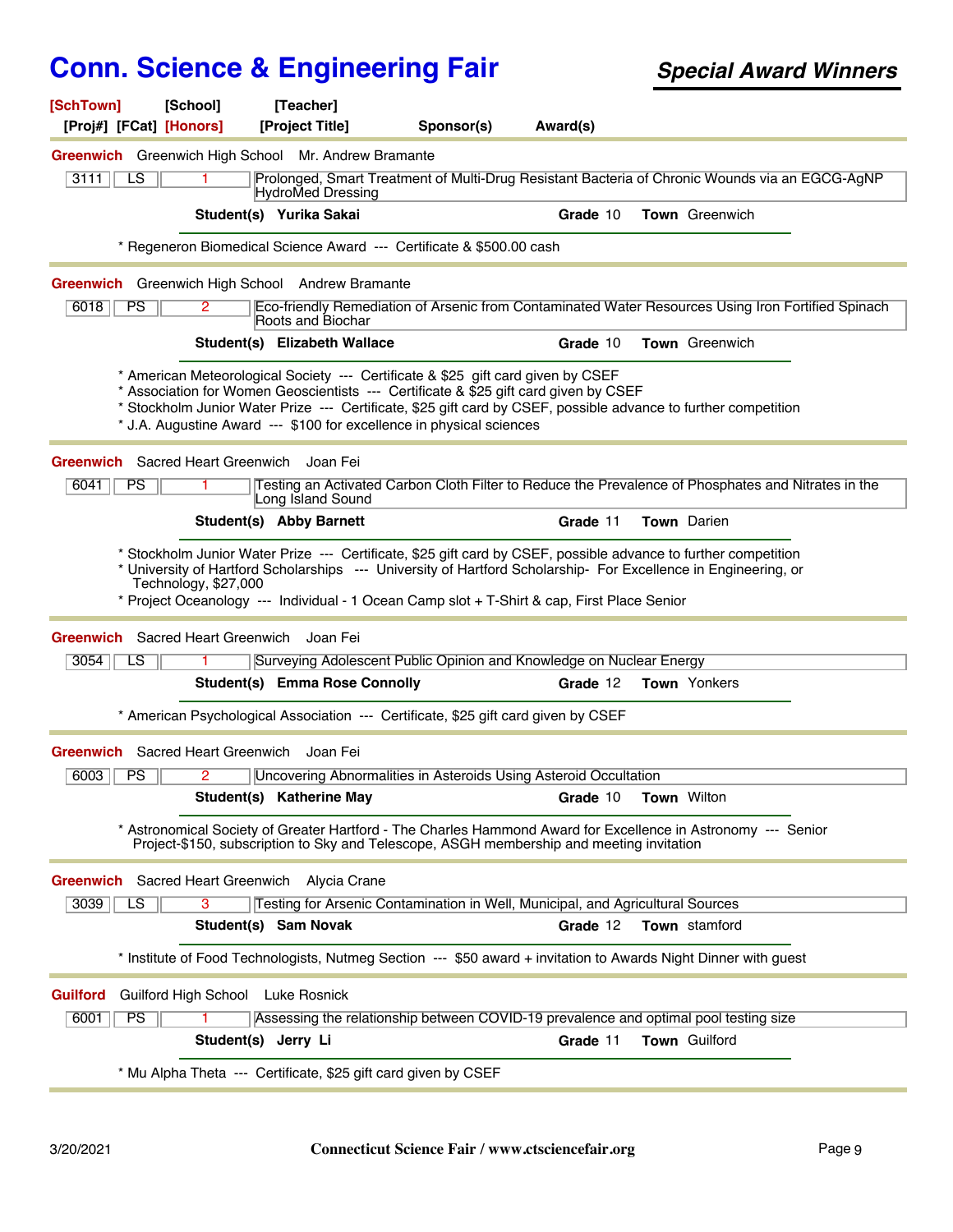| [SchTown]                                                                                                                                                                                                                                                | [School]                               | [Teacher]                                                                                          |            |          |                                                                                                                 |  |
|----------------------------------------------------------------------------------------------------------------------------------------------------------------------------------------------------------------------------------------------------------|----------------------------------------|----------------------------------------------------------------------------------------------------|------------|----------|-----------------------------------------------------------------------------------------------------------------|--|
| [Proj#] [FCat] [Honors]                                                                                                                                                                                                                                  |                                        | [Project Title]                                                                                    | Sponsor(s) | Award(s) |                                                                                                                 |  |
| Guilford                                                                                                                                                                                                                                                 |                                        | Guilford High School Dr. James Carlson                                                             |            |          |                                                                                                                 |  |
| 6023<br>PS                                                                                                                                                                                                                                               | $\overline{2}$                         | Developing a More Consistent Renewable Energy Source                                               |            |          |                                                                                                                 |  |
|                                                                                                                                                                                                                                                          |                                        | Student(s) Michael Neiss                                                                           |            | Grade 10 | Town Guilford                                                                                                   |  |
|                                                                                                                                                                                                                                                          |                                        | * National Oceanic and Atmospheric Administration --- Certificate and \$25 gift card given by CSEF |            |          | * Fox Pest Control Award for Environmental Management --- \$150 Cash for Excellence in Environmental Management |  |
| Hamden                                                                                                                                                                                                                                                   |                                        | Sacred Heart Academy Elizabeth Christophy                                                          |            |          |                                                                                                                 |  |
| LS<br>3006                                                                                                                                                                                                                                               | 3                                      | Transmission of COVID-19 Through Aerosols Spread by Musical Instruments                            |            |          |                                                                                                                 |  |
|                                                                                                                                                                                                                                                          |                                        | Student(s) Gianna Gassira                                                                          |            | Grade 10 | Town North Branford                                                                                             |  |
|                                                                                                                                                                                                                                                          |                                        | * American Society of Safety Professionals, CT Valley Chapter --- \$150 grade 9-12 project         |            |          |                                                                                                                 |  |
| <b>Hartford</b>                                                                                                                                                                                                                                          |                                        | Environmental Sciences Magnet School Mrs. Hays                                                     |            |          |                                                                                                                 |  |
| 2510<br>L8                                                                                                                                                                                                                                               |                                        |                                                                                                    |            |          | COVID-19's Impact on Water Quality in Recreational Areas Along the Long Island Sound Coastline                  |  |
|                                                                                                                                                                                                                                                          |                                        | Student(s) Isabella D'Agostino                                                                     |            | Grade 8  | <b>Town</b> New Brittan                                                                                         |  |
| * Southeastern New England Marine Educators (SENEME) --- \$100 award and membership in SENEME - 1st Place<br>Junior & T-Shirt<br>* Schoepfer Award for Excellence in Local Aquatic Science --- For excellence in a local water quality study, \$100 cash |                                        |                                                                                                    |            |          |                                                                                                                 |  |
| <b>Hartford</b>                                                                                                                                                                                                                                          |                                        | Environmental Sciences Magnet School MS. HAYS                                                      |            |          |                                                                                                                 |  |
| 2511<br>L8                                                                                                                                                                                                                                               |                                        |                                                                                                    |            |          | Dog- Be Gone- Plastic: An evaluation of dog waste bag materials and biodegradation                              |  |
|                                                                                                                                                                                                                                                          |                                        | Student(s) Patroklos Pitsoulis                                                                     |            | Grade 8  | Town EAST HARTFORD                                                                                              |  |
|                                                                                                                                                                                                                                                          |                                        | * Connecticut Science Supervisors Association --- \$125 for a middle school project                |            |          |                                                                                                                 |  |
| Kent School<br>Kent                                                                                                                                                                                                                                      | Kevin Saxton                           |                                                                                                    |            |          |                                                                                                                 |  |
| PS<br>6075                                                                                                                                                                                                                                               | 3                                      | Wildlife Recognition from Camera Trap Data using Computer Vision Algorithms                        |            |          |                                                                                                                 |  |
|                                                                                                                                                                                                                                                          |                                        | Student(s) Yuanqin (Albert) Dai                                                                    |            | Grade 11 | <b>Town</b> Newton                                                                                              |  |
|                                                                                                                                                                                                                                                          |                                        | * Kathleen & David Smith Awards --- Kathleen & David Smith Award for Innovative Concept - \$100    |            |          |                                                                                                                 |  |
| <b>Kent</b> Kent School                                                                                                                                                                                                                                  | <b>Michael Green</b>                   |                                                                                                    |            |          |                                                                                                                 |  |
|                                                                                                                                                                                                                                                          |                                        | particulates                                                                                       |            |          | 6089   PS   2   Influence of magnetic field on the viscosity of fluids doped with conducting and non-conducting |  |
|                                                                                                                                                                                                                                                          |                                        | Student(s) Shaun Gu                                                                                |            | Grade 11 | Town Beijing                                                                                                    |  |
|                                                                                                                                                                                                                                                          | Science - Co-Op \$100 Gift Certificate |                                                                                                    |            |          | * University of Connecticut - Early College Experience --- UCONN Early College Experience Program: Frontiers in |  |
| Kent School<br>Kent                                                                                                                                                                                                                                      | Jesse Klingebiel                       |                                                                                                    |            |          |                                                                                                                 |  |
| 3086<br>LS                                                                                                                                                                                                                                               | 2                                      | bioinks in biophotovoltaic cells                                                                   |            |          | Examining the energy efficiency of variations of Synechocystis nigrescens and Shewanella oneidensis             |  |
|                                                                                                                                                                                                                                                          |                                        | Student(s) Youngju Jang                                                                            |            | Grade 11 | Town Holbrook                                                                                                   |  |
|                                                                                                                                                                                                                                                          |                                        |                                                                                                    |            |          |                                                                                                                 |  |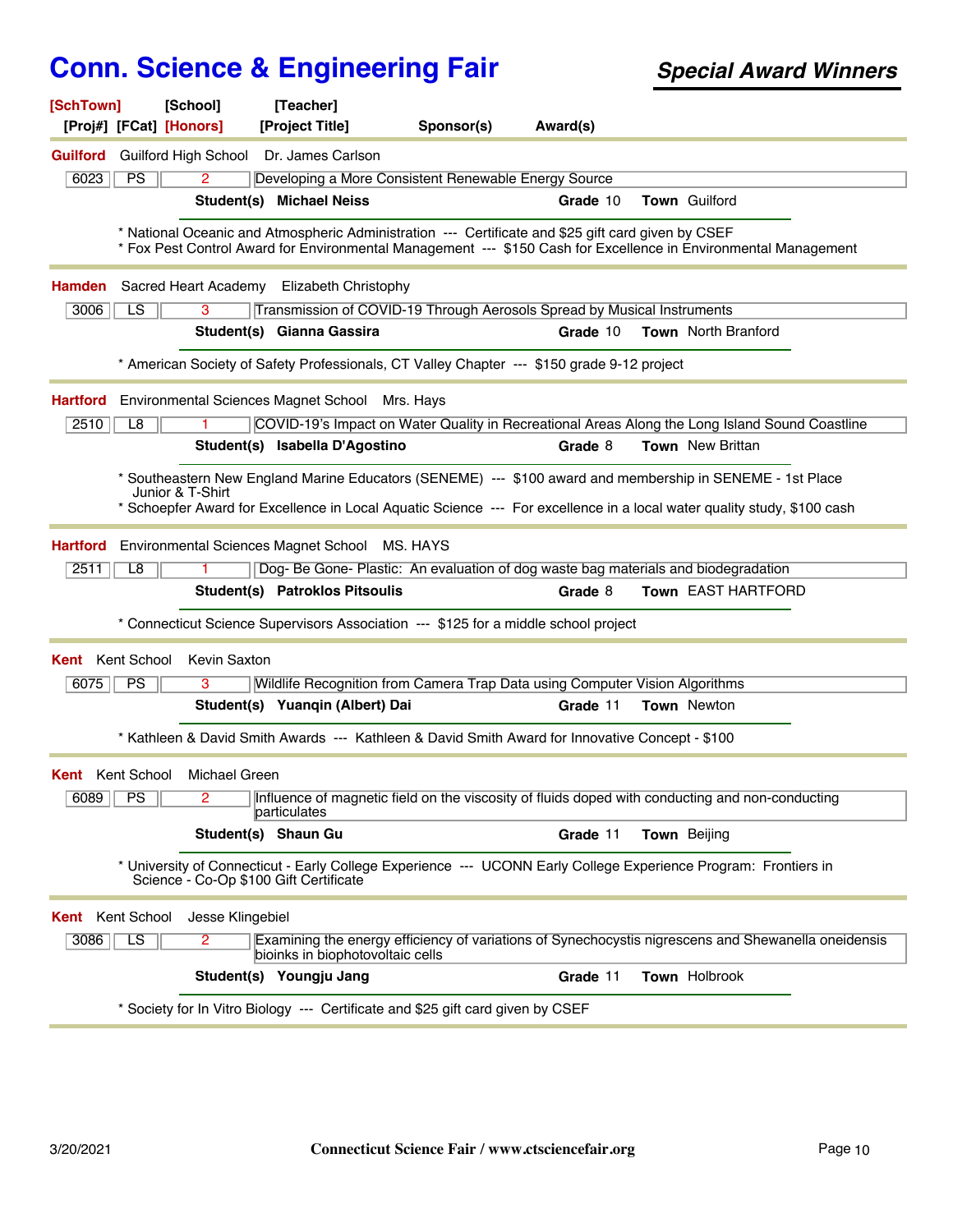| [SchTown]<br>[Proj#] [FCat] [Honors]     | [School]                                                 | [Teacher]<br>[Project Title]                                   | Sponsor(s)                                                                                                                                                                                                                                                                                                                                                                                                                                                                                                                                                                                                           | Award(s) |           |                        |  |
|------------------------------------------|----------------------------------------------------------|----------------------------------------------------------------|----------------------------------------------------------------------------------------------------------------------------------------------------------------------------------------------------------------------------------------------------------------------------------------------------------------------------------------------------------------------------------------------------------------------------------------------------------------------------------------------------------------------------------------------------------------------------------------------------------------------|----------|-----------|------------------------|--|
| <b>Kent</b> Kent School Jesse Klingebiel |                                                          |                                                                |                                                                                                                                                                                                                                                                                                                                                                                                                                                                                                                                                                                                                      |          |           |                        |  |
| PS<br>6072                               |                                                          |                                                                | Exoskeleton Hand Based on MMG Signals for Partially Paralyzed Patients                                                                                                                                                                                                                                                                                                                                                                                                                                                                                                                                               |          |           |                        |  |
|                                          |                                                          | Student(s) Siyi Lu                                             |                                                                                                                                                                                                                                                                                                                                                                                                                                                                                                                                                                                                                      | Grade 10 | Town Kent |                        |  |
|                                          |                                                          | * IEEE, Connecticut Section --- \$100 Honorable Mention        |                                                                                                                                                                                                                                                                                                                                                                                                                                                                                                                                                                                                                      |          |           |                        |  |
|                                          |                                                          | <b>Manchester</b> Manchester High School Wendy Turek           |                                                                                                                                                                                                                                                                                                                                                                                                                                                                                                                                                                                                                      |          |           |                        |  |
| 3032<br>LS                               | $\mathbf{2}^{\circ}$                                     |                                                                | The Effects of Bacillus and Trichoderma Inoculant and Lepidum Sativum on                                                                                                                                                                                                                                                                                                                                                                                                                                                                                                                                             |          |           |                        |  |
|                                          |                                                          | Student(s) Alexandra Hamza                                     |                                                                                                                                                                                                                                                                                                                                                                                                                                                                                                                                                                                                                      | Grade 11 |           | Town Manchester        |  |
| year)                                    |                                                          |                                                                | * University of New Haven Scholarship Awards --- University of New Haven 4 year scholarship - \$80,000 (\$20,000 per                                                                                                                                                                                                                                                                                                                                                                                                                                                                                                 |          |           |                        |  |
| Manchester                               |                                                          | Manchester High School Wendy Turek                             |                                                                                                                                                                                                                                                                                                                                                                                                                                                                                                                                                                                                                      |          |           |                        |  |
| 6033<br>PS                               | $\overline{3}$                                           | Lego Prosthetic Arm                                            |                                                                                                                                                                                                                                                                                                                                                                                                                                                                                                                                                                                                                      |          |           |                        |  |
|                                          |                                                          | Student(s) Hina Naeem                                          |                                                                                                                                                                                                                                                                                                                                                                                                                                                                                                                                                                                                                      | Grade 12 |           | <b>Town</b> Manchester |  |
|                                          | students - \$200                                         |                                                                | * Robert Francoeur Memorial Award --- Creative or innovative project in engineering or computer science by female                                                                                                                                                                                                                                                                                                                                                                                                                                                                                                    |          |           |                        |  |
| New Haven                                |                                                          | Engineering & Science University Magnet School                 | Roger Rushworth                                                                                                                                                                                                                                                                                                                                                                                                                                                                                                                                                                                                      |          |           |                        |  |
| 6032<br>PS                               | $\mathbf{2}^{\circ}$                                     | Generators                                                     | Gravity-Assisted Energy Conversion: Improving the Feasibility of Mechanically Powered Electricity                                                                                                                                                                                                                                                                                                                                                                                                                                                                                                                    |          |           |                        |  |
|                                          |                                                          | Student(s) Aiman-Imran Anuar                                   |                                                                                                                                                                                                                                                                                                                                                                                                                                                                                                                                                                                                                      | Grade 11 |           | <b>Town</b> West Haven |  |
| year)                                    |                                                          |                                                                | * Jon Chapitis Memorial Award --- John Chapitis Spirit of Innovation Award - HS \$200<br>* University of New Haven Scholarship Awards --- University of New Haven 4 year scholarship - \$80,000, \$20,000 per<br>* Fred Olender Urban School Challenge Award --- \$250 Cash Award for HS student in USC school                                                                                                                                                                                                                                                                                                       |          |           |                        |  |
|                                          |                                                          |                                                                |                                                                                                                                                                                                                                                                                                                                                                                                                                                                                                                                                                                                                      |          |           |                        |  |
| New Haven<br>6066<br><b>PS</b>           | 3                                                        |                                                                | Engineering & Science University Magnet School Roger Rushworth<br>Natural Function Restrictions, Identities, and Properties to Determine Finite Cardinalities of Solutions for                                                                                                                                                                                                                                                                                                                                                                                                                                       |          |           |                        |  |
|                                          |                                                          |                                                                | Real-Valued Functions Projected onto Natural Space                                                                                                                                                                                                                                                                                                                                                                                                                                                                                                                                                                   |          |           |                        |  |
|                                          |                                                          | Student(s) Praneeth Chitirala                                  |                                                                                                                                                                                                                                                                                                                                                                                                                                                                                                                                                                                                                      | Grade 10 |           | Town Milford           |  |
|                                          |                                                          | * Mu Alpha Theta --- Certificate, \$25 gift card given by CSEF | * Maplesoft Awards for Applied Mathematics and Modeling --- Maple software - For Excellence in Mathematics                                                                                                                                                                                                                                                                                                                                                                                                                                                                                                           |          |           |                        |  |
|                                          |                                                          |                                                                | <b>New Haven</b> Engineering & Science University Magnet School Roger Rushworth                                                                                                                                                                                                                                                                                                                                                                                                                                                                                                                                      |          |           |                        |  |
| 5501<br>P <sub>8</sub>                   |                                                          | Microplastics                                                  | Implementation of Metal-Oxide-Induced Agglomeration and Electromagnetic Filtration for Removal of                                                                                                                                                                                                                                                                                                                                                                                                                                                                                                                    |          |           |                        |  |
|                                          |                                                          | Student(s) Snigtha Mohanraj                                    |                                                                                                                                                                                                                                                                                                                                                                                                                                                                                                                                                                                                                      | Grade 8  |           | Town Ansonia           |  |
|                                          | Ocean Camp<br>environmental sciences<br>Award - \$431.40 |                                                                | * Association for Women Geoscientists --- Certificate & \$25 gift card given by CSEF<br>* Society of Women Engineers - Hartford Section --- Scientific Calculator<br>* Urban School Challenge 1st Place Middle School Awards --- USC Highest Placing 8th grader- Project Oceanology's<br>* TurnKey Compliance Solutions Environmental Awards --- \$200 Cash Award Middle School- For excellence in<br>* GENIUS Olympiad --- GENIUS Olympiad Competition for Highest Placing USC 8th grade Project<br>* Environmental / Energy Award- Urban Public School Award --- Environmental / Energy Award- Urban Public School |          |           |                        |  |
|                                          |                                                          |                                                                | * Broadcom MASTERS --- Invitation to compete in Broadcom MASTERS                                                                                                                                                                                                                                                                                                                                                                                                                                                                                                                                                     |          |           |                        |  |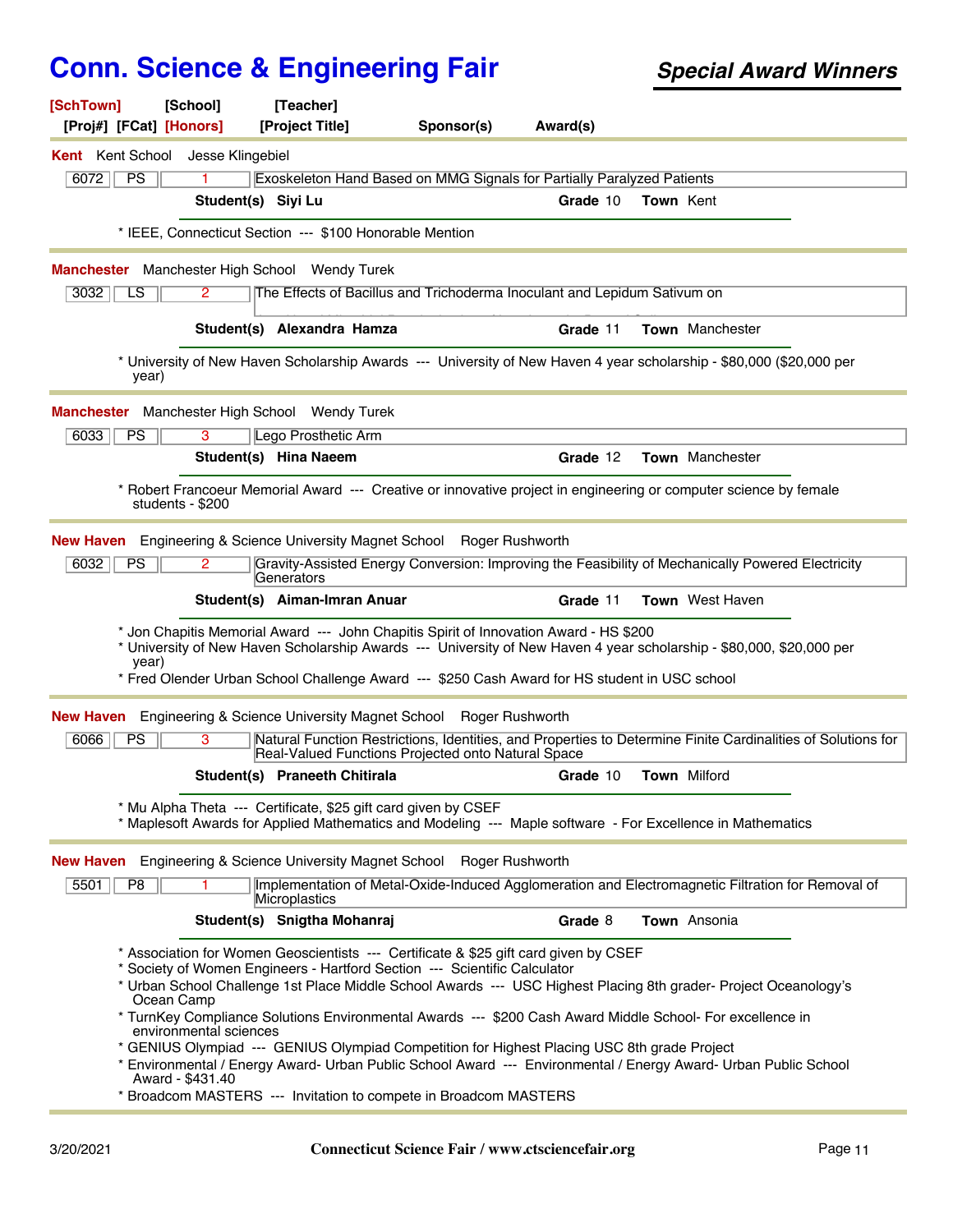| [SchTown]<br>[School]<br>[Proj#] [FCat] [Honors]                                | [Teacher]<br>[Project Title]                                                             | Sponsor(s) | Award(s) |                                                                                                                        |
|---------------------------------------------------------------------------------|------------------------------------------------------------------------------------------|------------|----------|------------------------------------------------------------------------------------------------------------------------|
| <b>New Haven</b> Engineering & Science University Magnet School Roger Rushworth |                                                                                          |            |          |                                                                                                                        |
| 3<br>3069<br>LS.                                                                |                                                                                          |            |          | EVALUATION OF A MODEL FOR URBAN VEGETATION BARRIERS' EFFECTS ON AIR POLLUTION                                          |
|                                                                                 | Student(s) Ray Nassar                                                                    |            | Grade 10 | <b>Town Milford</b>                                                                                                    |
|                                                                                 | * American Meteorological Society --- Certificate & \$25 gift card given by CSEF         |            |          |                                                                                                                        |
| <b>New Haven</b> Hopkins School                                                 | <b>Nathaniel Peters</b>                                                                  |            |          |                                                                                                                        |
| 6076<br><b>PS</b>                                                               | Servosphere Robot                                                                        |            |          | Developing Tetherless Motion Tracking System for Wandering Insects Using an Omni-directional                           |
|                                                                                 | Student(s) Nicholas Lee                                                                  |            | Grade 10 | Town Trumbull                                                                                                          |
|                                                                                 | * IEEE, Connecticut Section --- \$100 Honorable Mention                                  |            |          |                                                                                                                        |
| <b>New Haven</b> Hopkins School Dr. Phillip Stewart                             |                                                                                          |            |          |                                                                                                                        |
| 6092<br><b>PS</b><br>2                                                          | The Core of Neptune: Discovery of the First Sub-Neptune Planet with a Stripped Envelope  |            |          |                                                                                                                        |
|                                                                                 | Student(s) David Zhou                                                                    |            | Grade 12 | Town WESTPORT                                                                                                          |
|                                                                                 | Project-\$100, subscription to Sky and Telescope, ASGH membership and meeting invitation |            |          | Astronomical Society of Greater Hartford - The Charles Hammond Award for Excellence in Astronomy --- Junior            |
| <b>Norwich</b>                                                                  | Norwich Technical High School Aleatha Pelloni                                            |            |          |                                                                                                                        |
| 3509<br><b>LST</b><br>3                                                         | Converting Natural Byproducts Into Soil Compost For Crops Using The Bokashi Method       |            |          |                                                                                                                        |
|                                                                                 | Student(s) Luis Salazar                                                                  |            | Grade 11 | <b>Town</b> Willimantic                                                                                                |
|                                                                                 | Nina Mendez                                                                              |            | Grade 11 | Town Sterling                                                                                                          |
|                                                                                 | Gabriella Fedus                                                                          |            | Grade 11 | Town Oakdale                                                                                                           |
|                                                                                 | * GENIUS Olympiad --- GENIUS Olympiad Competition for 1st Place Technical High School    |            |          |                                                                                                                        |
| <b>Pawcatuck</b> St. Michael School Anna-Helene Grossomanides                   |                                                                                          |            |          |                                                                                                                        |
| 5008<br>P7                                                                      | Remote Learning on a Budget                                                              |            |          |                                                                                                                        |
|                                                                                 | Student(s) Joseph Benin                                                                  |            | Grade 7  | Town Pawcatuck                                                                                                         |
| МS                                                                              | * IEEE, Connecticut Section --- \$250 Honors Award -Junior                               |            |          | * Susan and Stanley Lessoff Memorial Award --- Susan and Stanley Lessoff Memorial Award - \$250 Cash and Plaque        |
| <b>Pawcatuck</b>                                                                | St. Michael School Anna Grossomanides                                                    |            |          |                                                                                                                        |
| 5509<br>P <sub>8</sub>                                                          | Are All Masks Equal?                                                                     |            |          |                                                                                                                        |
|                                                                                 | Student(s) Katelyn Cadmus                                                                |            | Grade 8  | Town Pawcatuck                                                                                                         |
|                                                                                 | * Jon Stone Memorial Award --- Jon Stone Award for Innovative Engineering- \$100         |            |          |                                                                                                                        |
| Pawcatuck                                                                       | St. Michael School Anna Grossomanides                                                    |            |          |                                                                                                                        |
| 5505<br>P <sub>8</sub><br>3                                                     | How much water can a Solar-powered water desalination unit produce?                      |            |          |                                                                                                                        |
|                                                                                 | <b>Student(s) Cameron Cornelius</b>                                                      |            | Grade 8  | Town Bradford                                                                                                          |
|                                                                                 |                                                                                          |            |          | * Office of Naval Research- U.S. Navy / U.S. Marine Corps --- Middle School- Certificate, \$25 gift card given by CSEF |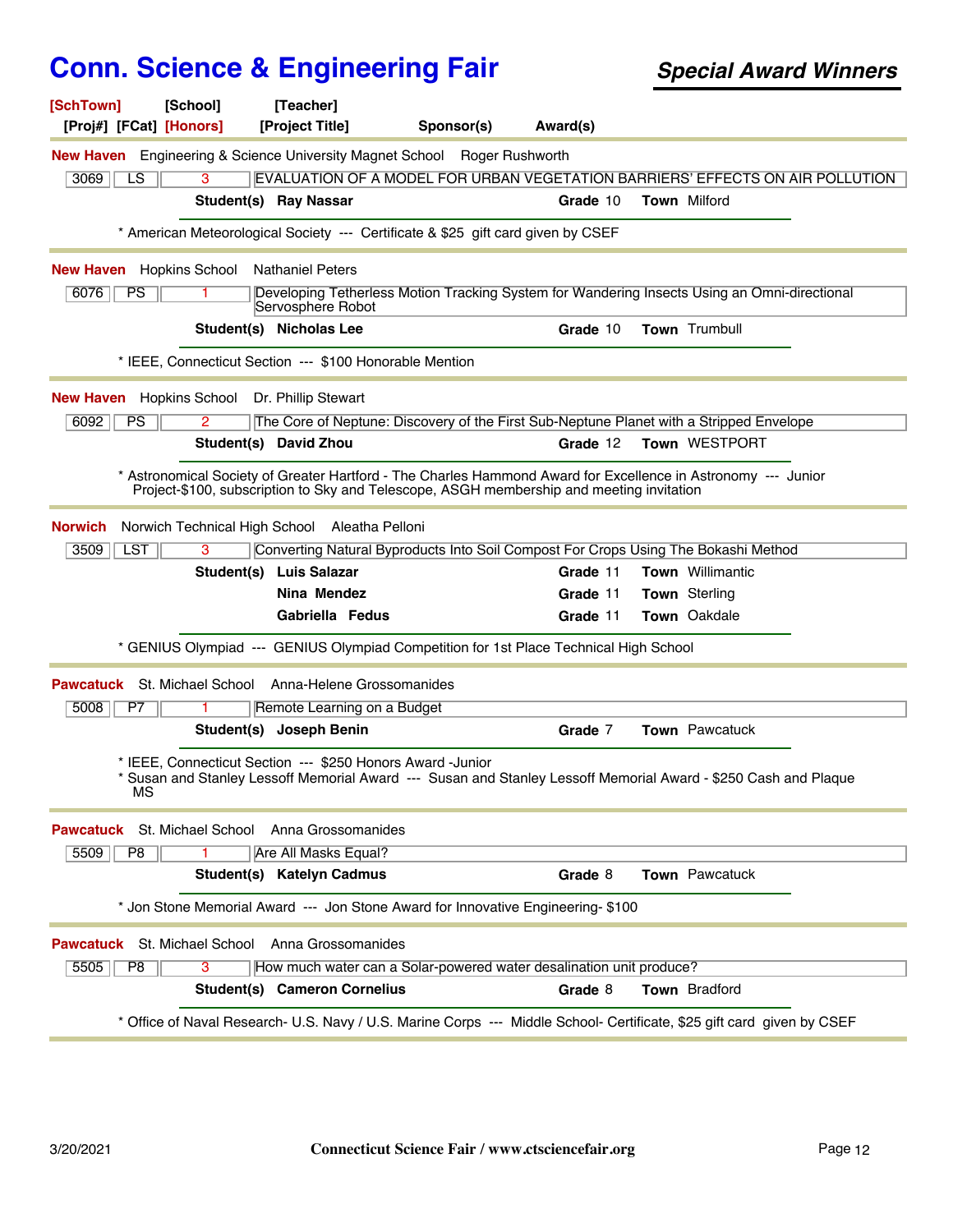| [SchTown]<br>[School]                                                               | [Teacher]                                                                                                                                                                       |          |                                                                                                      |  |  |
|-------------------------------------------------------------------------------------|---------------------------------------------------------------------------------------------------------------------------------------------------------------------------------|----------|------------------------------------------------------------------------------------------------------|--|--|
| [Proj#] [FCat] [Honors]                                                             | [Project Title]<br>Sponsor(s)                                                                                                                                                   | Award(s) |                                                                                                      |  |  |
| Joel Barlow High School Paul Testa<br><b>Redding</b>                                |                                                                                                                                                                                 |          |                                                                                                      |  |  |
| 6048<br>PS<br>3                                                                     | to Ameliorate Drought Tolerance                                                                                                                                                 |          | The Effect of Various Ammonium Nitrate Concentrations on Rates of Transpiration in Phaseolus lunatus |  |  |
| <b>Student(s) Reed Cooper</b>                                                       |                                                                                                                                                                                 | Grade 11 | <b>Town</b> Easton                                                                                   |  |  |
|                                                                                     | * NASA EARTH System Science Award --- Certificate and \$25 gift card given by CSEF                                                                                              |          |                                                                                                      |  |  |
| Joel Barlow High School Paul Testa<br><b>Redding</b>                                |                                                                                                                                                                                 |          |                                                                                                      |  |  |
| 3004<br>LS<br>$\mathbf{1}$                                                          | The Use of Pleurotus Ostreatus As Mycoremediation for Poly-Lactic Acid Plastic In Landfills.                                                                                    |          |                                                                                                      |  |  |
| Student(s) Alexis Ogrinz                                                            |                                                                                                                                                                                 | Grade 11 | Town Easton                                                                                          |  |  |
|                                                                                     | * Society for In Vitro Biology --- Certificate and \$25 gift card given by CSEF                                                                                                 |          |                                                                                                      |  |  |
| Eastern Middle School Ms. Iannacone<br><b>Riverside</b>                             |                                                                                                                                                                                 |          |                                                                                                      |  |  |
| 2519<br>L8                                                                          | Can trust kill? Covid-19 and Social Capital                                                                                                                                     |          |                                                                                                      |  |  |
| Student(s) Zara Haque                                                               |                                                                                                                                                                                 | Grade 8  | <b>Town</b> Riverside                                                                                |  |  |
|                                                                                     | * Broadcom MASTERS --- Invitation to compete in Broadcom MASTERS                                                                                                                |          |                                                                                                      |  |  |
|                                                                                     |                                                                                                                                                                                 |          |                                                                                                      |  |  |
| <b>Sandy Hook</b> Newtown High School Timothy DeJulio                               |                                                                                                                                                                                 |          |                                                                                                      |  |  |
| 6005<br>PS<br>$\overline{2}$<br>Student(s) Sam Staubly                              | Accessible program and system to accurately align a star tracking mount using a DSLR camera.                                                                                    | Grade 11 | <b>Town</b> Newtown                                                                                  |  |  |
|                                                                                     |                                                                                                                                                                                 |          |                                                                                                      |  |  |
|                                                                                     | * Jon Chapitis Memorial Award --- John Chapitis Spirit of Innovation Award - MS \$100                                                                                           |          |                                                                                                      |  |  |
| Westminster School Susie Bailey<br><b>Simsbury</b>                                  |                                                                                                                                                                                 |          |                                                                                                      |  |  |
| 6085<br><b>PS</b><br>3                                                              | Hazel, an olfactory mood enhancer, alarm clock, and safety monitor                                                                                                              |          |                                                                                                      |  |  |
| Student(s) Jiwoong Park                                                             |                                                                                                                                                                                 | Grade 12 | Town Brooklyn                                                                                        |  |  |
|                                                                                     | * Zepke Awards --- \$125 - For the Best Use of Electronic Circuitry- Senior High                                                                                                |          |                                                                                                      |  |  |
| <b>Stamford</b><br>Bi-Cultural Hebrew Academy Christopher Graseck                   |                                                                                                                                                                                 |          |                                                                                                      |  |  |
| 1006<br>LT                                                                          | Studying Four Climate Change Factors that Impact Plant Growth                                                                                                                   |          |                                                                                                      |  |  |
| Student(s)                                                                          | <b>David Isaacs</b>                                                                                                                                                             | Grade 7  | Town Stamford                                                                                        |  |  |
|                                                                                     | <b>Gabriel Haron</b>                                                                                                                                                            | Grade 7  | <b>Town</b> Stamford                                                                                 |  |  |
|                                                                                     | * NASA EARTH System Science Award --- Certificate and \$25 gift card given by CSEF<br>* Broadcom MASTERS --- Invitation to compete in Broadcom MASTERS for 1st - 4th MS winners |          |                                                                                                      |  |  |
| <b>Stamford</b><br>King School Victoria Schulman                                    |                                                                                                                                                                                 |          |                                                                                                      |  |  |
| LS<br>3084                                                                          | Non-Canonical Base Pairing in Self-Assembling DNA Crystals                                                                                                                      |          |                                                                                                      |  |  |
| Student(s) William Bernfeld                                                         |                                                                                                                                                                                 | Grade 11 | <b>Town</b> Stamford                                                                                 |  |  |
|                                                                                     | * Society for In Vitro Biology --- Certificate and \$25 gift card given by CSEF                                                                                                 |          |                                                                                                      |  |  |
| King School Victoria Schulman<br><b>Stamford</b>                                    |                                                                                                                                                                                 |          |                                                                                                      |  |  |
| 6053<br><b>PS</b><br>3                                                              | Clustering of TiMnOx XAFS Data                                                                                                                                                  |          |                                                                                                      |  |  |
| Student(s) John Russell                                                             |                                                                                                                                                                                 | Grade 11 | Town Riverside                                                                                       |  |  |
| * ASM Materials Education Foundation --- Certificate & \$25 gift card given by CSEF |                                                                                                                                                                                 |          |                                                                                                      |  |  |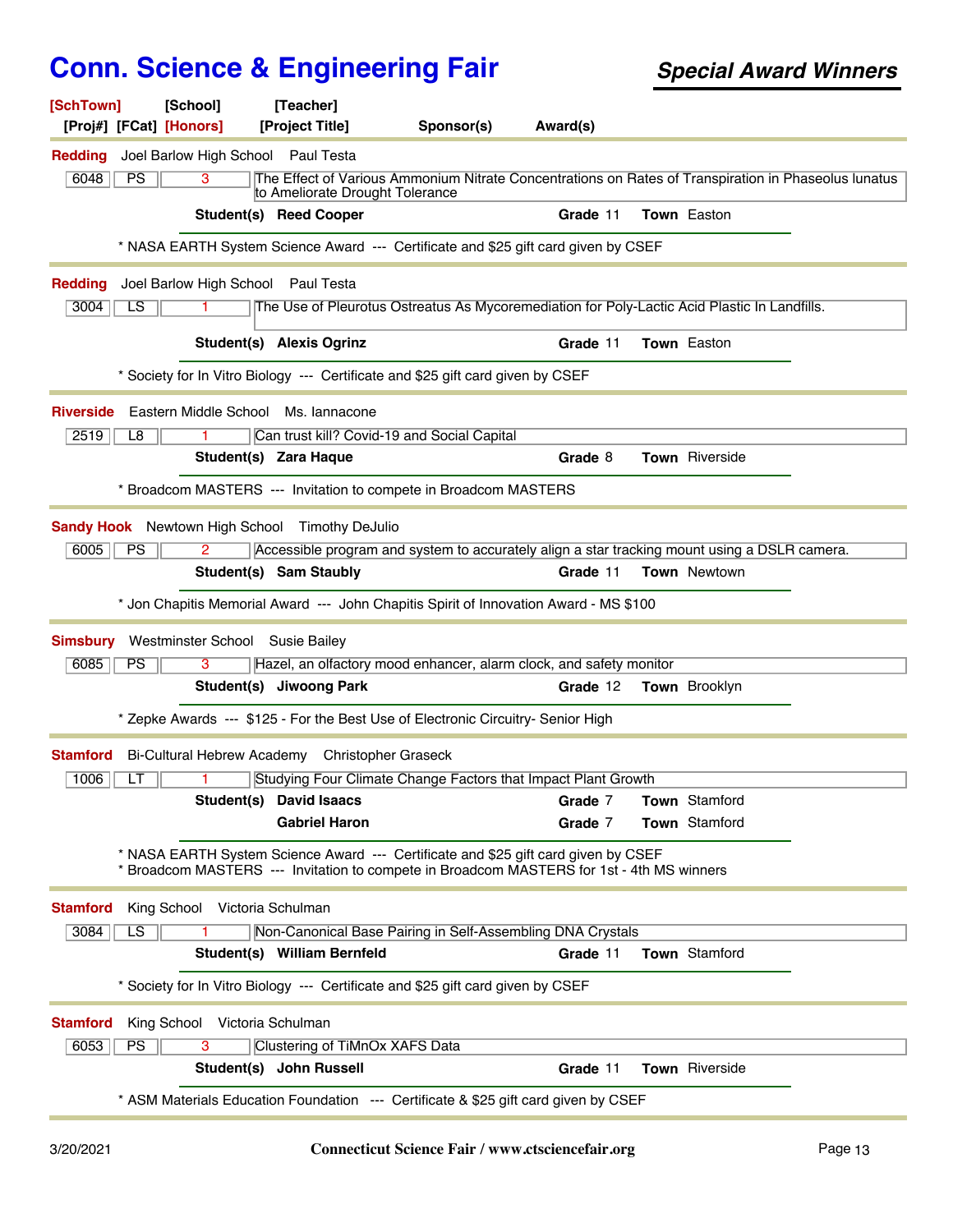| [SchTown]         |           | [School]<br>[Proj#] [FCat] [Honors] | [Teacher]<br>[Project Title]                                                                                    | Sponsor(s) | Award(s) |                                                                                                                        |
|-------------------|-----------|-------------------------------------|-----------------------------------------------------------------------------------------------------------------|------------|----------|------------------------------------------------------------------------------------------------------------------------|
| Suffield          |           | Suffield High School                | Melanie Brown                                                                                                   |            |          |                                                                                                                        |
| 3513              | LST       | 3                                   | Creating Energy with Household Food Waste                                                                       |            |          |                                                                                                                        |
|                   |           | Student(s)                          | <b>John-Henry Burke</b>                                                                                         |            | Grade 11 | Town Suffield                                                                                                          |
|                   |           |                                     | <b>Isabella Hinkle</b>                                                                                          |            | Grade 11 | Town Suffield                                                                                                          |
|                   |           |                                     |                                                                                                                 |            |          | * Institute of Food Technologists, Nutmeg Section --- \$150 award + invitation to Awards Night Dinner with guest       |
| <b>Suffield</b>   |           |                                     | Suffield High School Melanie Brown                                                                              |            |          |                                                                                                                        |
| 6007              | <b>PS</b> | 3                                   | Utilization of Self-Sanitizing Hydraulic Arm for Reduction of Illness Transmission                              |            |          |                                                                                                                        |
|                   |           |                                     | Student(s) Haley Young                                                                                          |            | Grade 12 | Town West Suffield                                                                                                     |
|                   |           |                                     | 2020 Invention Convention, May 2                                                                                |            |          | * Connecticut Invention Convention "Next Step Inventors" --- Next Step Inventor Trophy & Invitation to compete at the  |
| <b>Trumbull</b>   |           |                                     | Christian Heritage School Dan Cote                                                                              |            |          |                                                                                                                        |
| 6060              | <b>PS</b> |                                     | Building a Machine to Test Whether Certain Facemasks Are Protective or Not                                      |            |          |                                                                                                                        |
|                   |           |                                     | Student(s) Maxwell Barbagallo                                                                                   |            | Grade 11 | Town Sandy Hook                                                                                                        |
|                   |           |                                     | * American Society of Safety Professionals, CT Valley Chapter --- \$150 grade 9-12 project                      |            |          |                                                                                                                        |
| <b>Trumbull</b>   |           |                                     | Christian Heritage School Daniel Cote                                                                           |            |          |                                                                                                                        |
| 6014              | <b>PS</b> | 3                                   | Renewable Energy: Converting Vibrational Motion                                                                 |            |          |                                                                                                                        |
|                   |           |                                     | Student(s) Natania Muriel                                                                                       |            | Grade 11 | Town Shelton                                                                                                           |
|                   |           |                                     | * Society of Women Engineers - Hartford Section --- Scientific Calculator                                       |            |          |                                                                                                                        |
| <b>Trumbull</b>   |           |                                     | Christian Heritage School Dan Cote                                                                              |            |          |                                                                                                                        |
| 6020              | <b>PS</b> | 2                                   | Remote Areas                                                                                                    |            |          | Design and Fabrication of a Thermoelectric Generator to Charge a Phone Using Simple Fuels for                          |
|                   |           |                                     | Student(s) Nathan Nagel                                                                                         |            | Grade 11 | <b>Town</b> Caucasian/White                                                                                            |
|                   |           | Technology, \$27,000                | * University of Hartford Scholarships --- University of Hartford Scholarship- For Excellence in Engineering, or |            |          |                                                                                                                        |
| <b>Uncasville</b> |           | <b>Saint Bernard School</b>         | Nicole Nelson                                                                                                   |            |          |                                                                                                                        |
| 6087              | <b>PS</b> | 2                                   | The Hat and the Mouse: A Practical Hands-Free Method to Control a Personal Computer                             |            |          |                                                                                                                        |
|                   |           |                                     | Student(s) Payton Noe                                                                                           |            | Grade 10 | Town East Lyme                                                                                                         |
|                   |           |                                     | Dreams Unlimited Award --- \$100 Cash Award + Certificate to each student                                       |            |          | * Office of Naval Research- U.S. Navy / U.S. Marine Corps --- High School- Certificate, \$75.00 gift card given by ONR |
|                   |           |                                     | <b>Wallingford</b> Choate Rosemary Hall Kyle Di Tieri                                                           |            |          |                                                                                                                        |
| 6063              | PS        | $\mathbf{2}^{\circ}$                | COVID-19                                                                                                        |            |          | Development of an autonomously driving robot which can remotely scan body temperature to screen for                    |
|                   |           |                                     | Student(s) Ryan Kim                                                                                             |            | Grade 10 | Town Wallingford                                                                                                       |
|                   |           |                                     | * IEEE, Connecticut Section --- \$250 Honors Award -Senior                                                      |            |          | * Office of Naval Research- U.S. Navy / U.S. Marine Corps --- High School- Certificate, \$75.00 gift card given by ONR |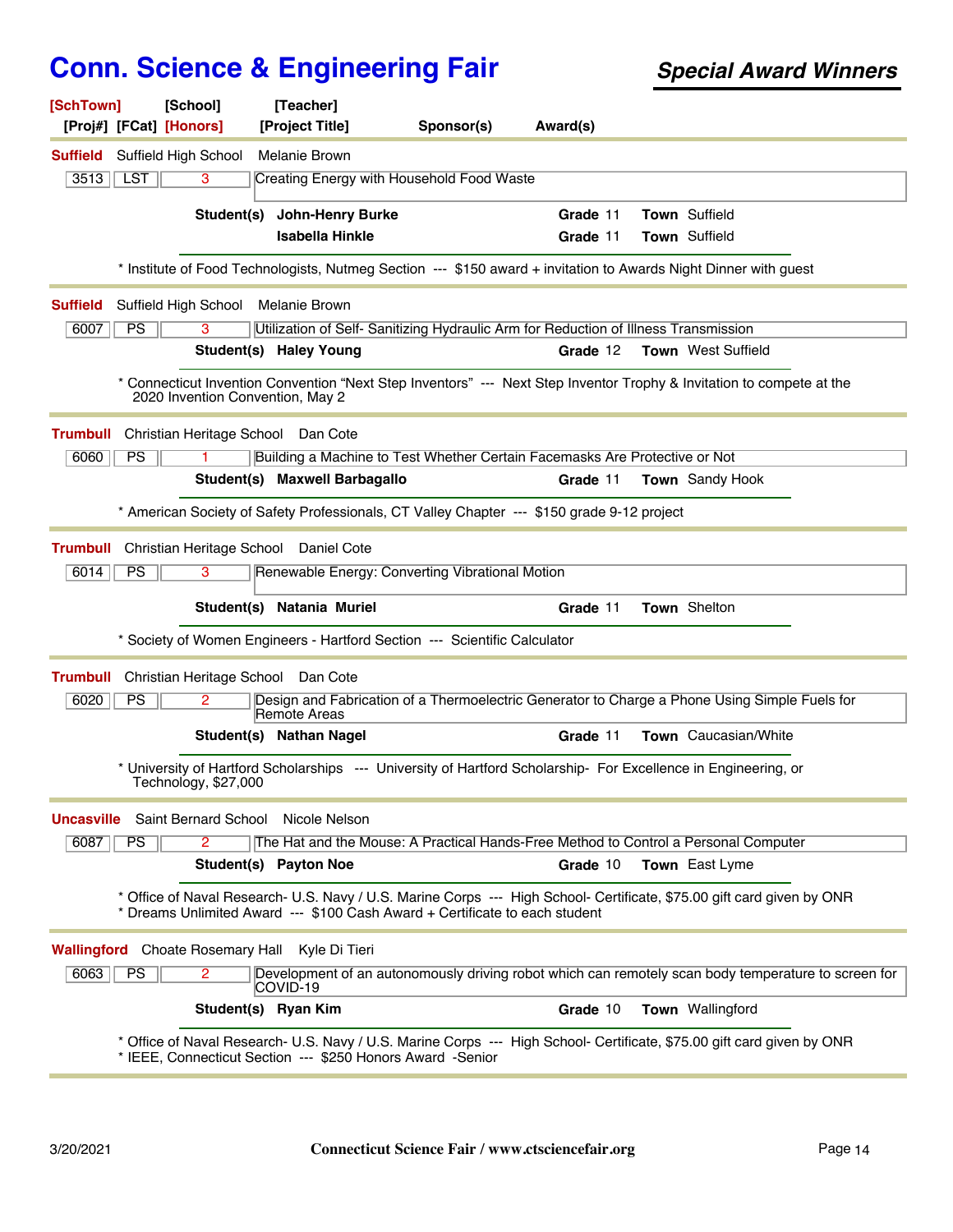| [SchTown]<br>[Proj#] [FCat] [Honors]                       | [School]                                                                                          | [Teacher]<br>[Project Title]                                                                                                                                                   | Sponsor(s)                                                                                                      | Award(s) |                      |                                                                                                                        |  |
|------------------------------------------------------------|---------------------------------------------------------------------------------------------------|--------------------------------------------------------------------------------------------------------------------------------------------------------------------------------|-----------------------------------------------------------------------------------------------------------------|----------|----------------------|------------------------------------------------------------------------------------------------------------------------|--|
| Wallingford Choate Rosemary Hall Jan Cook                  |                                                                                                   |                                                                                                                                                                                |                                                                                                                 |          |                      |                                                                                                                        |  |
| 3014<br>LS.                                                | $\overline{2}$<br>Combatting Nitrogen Pollution and Eutrophication Using Denitrifying Bioreactors |                                                                                                                                                                                |                                                                                                                 |          |                      |                                                                                                                        |  |
|                                                            |                                                                                                   | Student(s) Jessica Wu                                                                                                                                                          |                                                                                                                 | Grade 11 | <b>Town Wilton</b>   |                                                                                                                        |  |
|                                                            |                                                                                                   |                                                                                                                                                                                |                                                                                                                 |          |                      |                                                                                                                        |  |
| \$27,000                                                   |                                                                                                   |                                                                                                                                                                                | * Stockholm Junior Water Prize --- Certificate, \$25 gift card by CSEF, possible advance to further competition |          |                      | * University of Hartford Scholarships --- University of Hartford Scholarship- For Excellence in Science or Mathematics |  |
| Westport                                                   | Greens Farms Academy                                                                              | Mathieu Freeman                                                                                                                                                                |                                                                                                                 |          |                      |                                                                                                                        |  |
| PS<br>6026                                                 | 2                                                                                                 |                                                                                                                                                                                |                                                                                                                 |          |                      | The Effect of pH on Chlorophyll-a Concentration and the Net Primary Productivity of Phytoplankton                      |  |
|                                                            |                                                                                                   | Student(s) Lucy Nelson                                                                                                                                                         |                                                                                                                 | Grade 12 | <b>Town</b> Westport |                                                                                                                        |  |
|                                                            | Senior & T-Shirt                                                                                  |                                                                                                                                                                                | * Association for Women Geoscientists --- Certificate & \$25 gift card given by CSEF                            |          |                      | Southeastern New England Marine Educators (SENEME) --- \$100 award and membership in SENEME - 1st Place                |  |
| Westport                                                   | Greens Farms Academy                                                                              | Mathieu Freeman                                                                                                                                                                |                                                                                                                 |          |                      |                                                                                                                        |  |
| PS<br>6021                                                 | $\overline{2}$                                                                                    |                                                                                                                                                                                | The Fabrication of a Cost-Effective Paper LIB with Increased Voltage and Longevity                              |          |                      |                                                                                                                        |  |
|                                                            |                                                                                                   | Student(s) Jackson Rassias                                                                                                                                                     |                                                                                                                 | Grade 12 | Town Fairfield       |                                                                                                                        |  |
|                                                            |                                                                                                   |                                                                                                                                                                                |                                                                                                                 |          |                      | * Office of Naval Research- U.S. Navy / U.S. Marine Corps --- High School- Certificate, \$75.00 gift card given by ONR |  |
| Madina Academy<br>Windsor                                  |                                                                                                   | Mr. Timothy Coleman                                                                                                                                                            |                                                                                                                 |          |                      |                                                                                                                        |  |
| 2515<br>L8                                                 | 3                                                                                                 |                                                                                                                                                                                | Building and Testing a Simple Portable Constructed Wetland to Purify Greywater                                  |          |                      |                                                                                                                        |  |
|                                                            |                                                                                                   | Student(s) Tasneem Zoghol                                                                                                                                                      |                                                                                                                 | Grade 8  | Town Enfield         |                                                                                                                        |  |
|                                                            | Middle School Life Science                                                                        |                                                                                                                                                                                | * Talcott Mountain Science Center & Academy --- Founder's Award - \$450 Saturday Mentorship Course at TMSC -    |          |                      |                                                                                                                        |  |
| Windsor                                                    |                                                                                                   | The Loomis Chaffee School Mr. Osei-Mensah                                                                                                                                      |                                                                                                                 |          |                      |                                                                                                                        |  |
| 6013<br><b>PS</b>                                          | $\overline{2}$                                                                                    |                                                                                                                                                                                | Identifying the host galaxies of 2175 A quasar absorbers.                                                       |          |                      |                                                                                                                        |  |
|                                                            |                                                                                                   | Student(s) Benson Wang                                                                                                                                                         |                                                                                                                 | Grade 10 | Town San Ramon       |                                                                                                                        |  |
|                                                            |                                                                                                   |                                                                                                                                                                                | * Arthur & Ruth Mensing Award --- Mensing Award Excellence in the Physical Sciences - \$500                     |          |                      |                                                                                                                        |  |
| Woodbridge Amity Regional High School Catherine Piscitelli |                                                                                                   |                                                                                                                                                                                |                                                                                                                 |          |                      |                                                                                                                        |  |
| PS<br>6057                                                 | 1.                                                                                                | Single Engine Aircraft                                                                                                                                                         |                                                                                                                 |          |                      | Designing a Ground Collision Avoidance System to Inhibit Controlled Flight Into Terrain Accidents For                  |  |
|                                                            |                                                                                                   | <b>Student(s) Mason Beaudette</b>                                                                                                                                              |                                                                                                                 | Grade 11 | Town Orange          |                                                                                                                        |  |
|                                                            | 2020 Invention Convention, May 2                                                                  | * U.S. Air Force --- Certificate & \$25 gift card from CSEF<br>* IEEE, Connecticut Section --- \$100 Honorable Mention<br>* Wisner Chairman's Award --- \$500 cash & plaque HS |                                                                                                                 |          |                      | * Connecticut Invention Convention "Next Step Inventors" --- Next Step Inventor Trophy & Invitation to compete at the  |  |